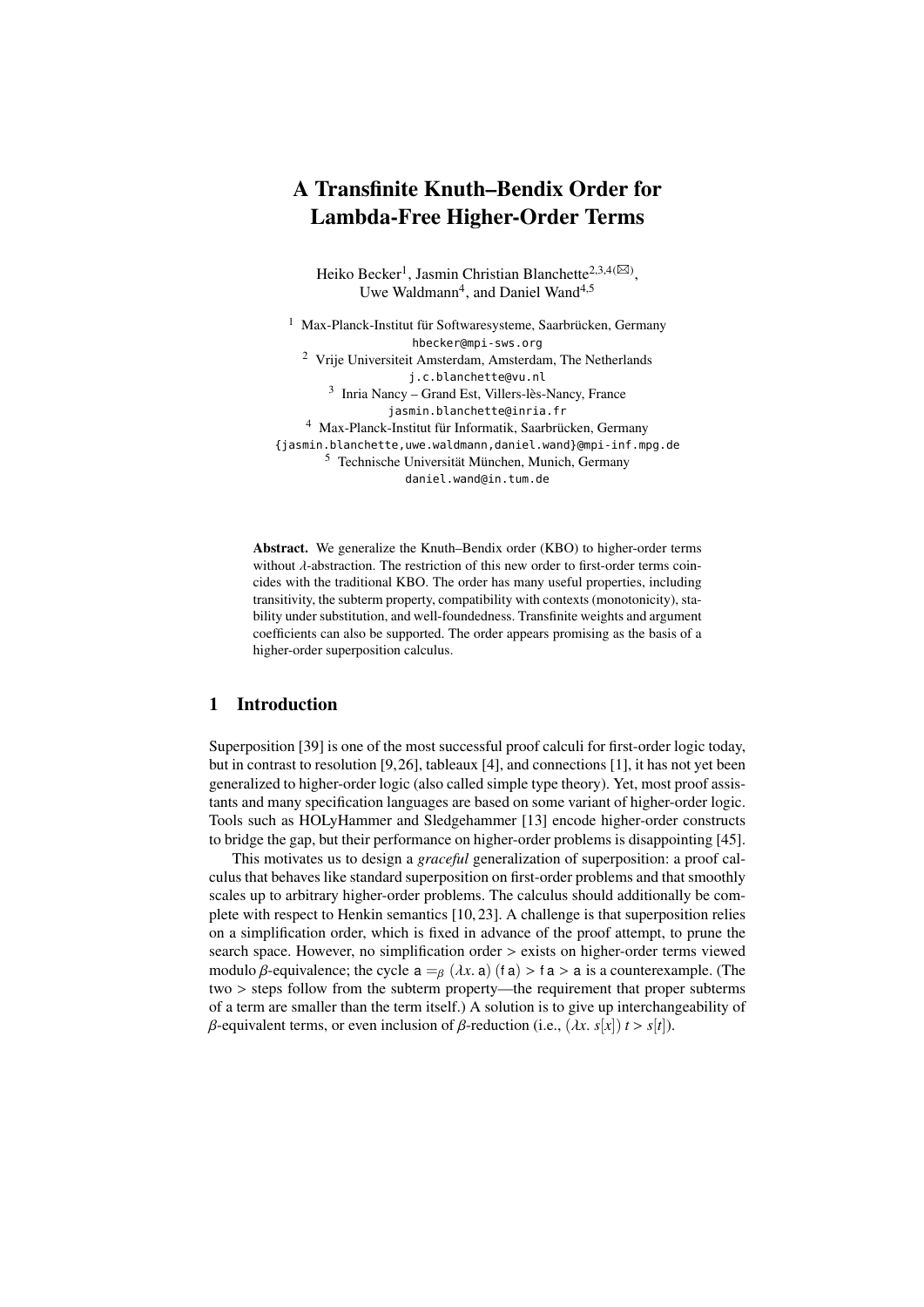We start our investigations by focusing on a fragment devoid of  $\lambda$ -abstractions. A λ-free higher-order term is either a variable *<sup>x</sup>*, a symbol <sup>f</sup>, or an application *s t*. Application associates to the left. Functions take their arguments one at a time, in a curried style (e.g., f a b). Compared with first-order terms, the main differences are that variables may be applied (e.g., *x* a) and that functions may be supplied fewer arguments than they can take. Although  $\lambda$ -abstractions are widely perceived as the higher-order feature par excellence, they can be avoided by letting the proof calculus, and provers based on it, synthesize fresh symbols f and definitions  $f x_1 ... x_m \approx t$  as needed, giving arbitrary names to otherwise nameless functions.

In recent work, we introduced a "graceful" λ-free higher-order recursive path order (RPO) [\[16\]](#page-17-2). We now contribute a corresponding Knuth–Bendix order (KBO) [\[30\]](#page-17-3). Leading superposition provers such as E [\[41\]](#page-18-2), SPASS [\[48\]](#page-18-3), and Vampire [\[34\]](#page-17-4) implement both KBO and variants of RPO. To keep the presentation manageable, we intro-duce three KBO variants of increasing strength (Sect. [4\)](#page-5-0): a basic KBO ( $>_{hb}$ ); a KBO with support for function symbols of weight  $0 \rightarrow hz$ ); and a KBO extended with coefficients for the arguments  $(\geq_{he})$ . They all coincide with their first-order counterparts on terms that contain only fully applied function symbols and no applied variables. For all three variants, we allow different comparison methods for comparing the arguments of different symbols (Sect. [2\)](#page-2-0). In addition, we allow ordinals for the weights and argument coefficients (Sect. [3\)](#page-4-0), as in the transfinite first-order KBO [\[37\]](#page-18-4).

Our KBO variants enjoy many useful properties, including transitivity, the subterm property, stability under substitution, well-foundedness, and totality on ground terms (Sect. [5\)](#page-10-0). The orders with no argument coefficients also enjoy compatibility with contexts (sometimes called monotonicity), thereby qualifying as simplification orders. Even without this property, we expect the orders to be usable in a  $\lambda$ -free higher-order generalization of superposition, possibly at the cost of some complications [\[19\]](#page-17-5). Ground totality is used in the completeness proof of superposition. The proofs of the properties were formalized using the Isabelle/HOL proof assistant (Sect. [6\)](#page-13-0). Proof sketches are included here; more complete justifications are included in a technical report [\[7\]](#page-16-5).

Although this is not our primary focus, the new KBO can be used to establish termination of higher-order term rewriting systems (Sect. [7\)](#page-14-0). However, more research will be necessary to combine the order with the dependency pair framework, implement them in a termination prover, and evaluate them on standard term-rewriting benchmarks.

To our knowledge, KBO has not been studied before in a higher-order setting. There are, however, a considerable number of higher-order variants of RPO [\[17,](#page-17-6) [18,](#page-17-7) [28,](#page-17-8) [31,](#page-17-9) [32,](#page-17-10) [35\]](#page-18-5) and many encodings of higher-order term rewriting systems into first-order systems [\[2,](#page-16-6) [22,](#page-17-11) [24, 24,](#page-17-12) [46\]](#page-18-6). The encoding approaches are more suitable to term rewriting systems than to superposition and similar proof calculi. We refer to our paper on the  $\lambda$ -free higher-order RPO for a discussion of such related work [\[16\]](#page-17-2).

**Conventions.** We fix a set  $\nu$  of *variables* with typical elements *x*, *y*. A higher-order signature consists of a nonempty set <sup>Σ</sup> of (function) *symbols* <sup>a</sup>, <sup>b</sup>, <sup>c</sup>, <sup>f</sup>, <sup>g</sup>, <sup>h</sup>, .... Untyped  $λ$ -free higher-order (Σ-)*terms s*, *t*, *u* ∈  $T_Σ$  (=  $T$ ) are defined inductively by the grammar  $s ::= x | f | t u$ . These terms are isomorphic to applicative terms [\[29\]](#page-17-13), but we prefer the "higher-order" terminology. Symbols and variables are assigned an arity,  $arity : \Sigma \uplus$  $\mathcal{V} \to \mathbb{N} \cup \{\infty\}$ , specifying their maximum number of arguments. Infinite arities are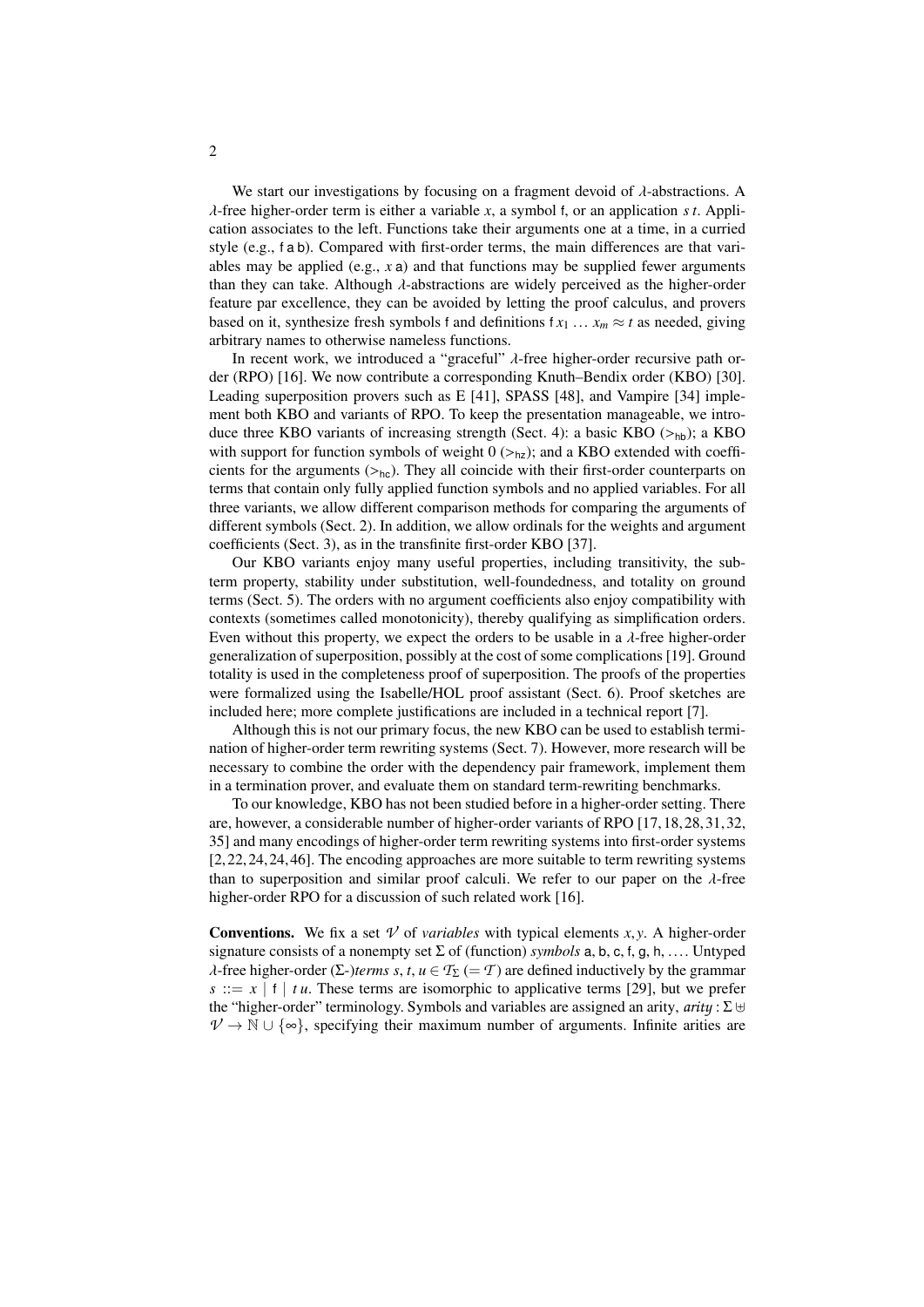allowed for the sake of generality. Nullary symbols are called *constants.* A term of the form *t u* is called an *application*. Non-application terms  $\zeta, \xi, \chi \in \Sigma \oplus \mathcal{V}$  are called *heads*. A term *s* can be decomposed uniquely as a head with *m* arguments:  $s = \zeta s_1 ... s_m$ . We define  $hd(s) = \zeta$ ,  $args(s) = (s_1, \ldots, s_m)$ , and  $arity(s) = arity(\zeta) - m$ .

The *size* |s| of a term is the number of grammar rule applications needed to construct it. The set of *subterms* of a term consists of the term itself and, for applications *t u*, of the subterms of *t* and *u*. The multiset of variables occurring in a term *s* is written *vars*#(*s*)—e.g., *vars*#(f*x y x*) = {*x, x, y*}. We denote by *M*(*a*) the multiplicity of an element *a* in a multiset *M* and write  $M \subseteq N$  to mean  $\forall a$ .  $M(a) \leq N(a)$ .

We assume throughout that the arities of all symbols and variables occurring in terms are respected—in other words, all subterms of a term have nonnegative arities. A *first-order* signature is a higher-order signature with an arity function  $arity : \Sigma \to \mathbb{N}$ . A *first-order* term is a term in which variables are nullary and heads are applied to the number of arguments specified by their respective arities. Following the view that first-order logic is a fragment of higher-order logic, we will use a curried syntax for first-order terms. Accordingly, if  $arity(a) = 0$  and  $arity(f) = 2$ , then f a a is first-order, whereas f, f a, and f f f are only higher-order.

Our focus on untyped terms is justified by a desire to keep the definitions simple and widely applicable to a variety of type systems (monomorphic, rank-1 polymorphic, dependent types, etc.). There are straightforward ways to extend the results presented in this paper to a typed setting: Types can be simply erased, they can be encoded in the terms, or they can be used to break ties when two terms are identical except for their types. Even in an untyped setting, the *arity* function makes some of the typing information visible. In Sect. [4.3,](#page-6-0) we will introduce a mapping, called *ghd*, that can be used to reveal more information about the typing discipline if desired.

# <span id="page-2-0"></span>2 Extension Orders

KBO relies on an extension operator to recurse through tuples of arguments—typically, the lexicographic order [\[3,](#page-16-7) [51\]](#page-18-7). We prefer an abstract treatment, in a style reminiscent of Ferreira and Zantema [\[21\]](#page-17-14), which besides its generality has the advantage that it emphasizes the peculiarities of our higher-order setting.

Let  $A^* = \bigcup_{i=0}^{\infty} A^i$  be the set of tuples (or finite lists) of arbitrary length whose components are drawn from a set *A*. We write its elements as  $(a_1, \ldots, a_m)$ , where  $m \geq 0$ , or simply  $\bar{a}$ . The number of components of a tuple  $\bar{a}$  is written  $|\bar{a}|$ . Given an *m*-tuple  $\bar{a}$  and an *n*-tuple  $\bar{b}$ , we denote by  $\bar{a} \cdot \bar{b}$  the  $(m+n)$ -tuple consisting of the concatenation of  $\bar{a}$ and  $\bar{b}$ . Given a function  $h : A \to A$ , we let  $h(\bar{a})$  stand for the componentwise application of *h* to  $\bar{a}$ . Abusing notation, we sometimes use a tuple where a set is expected. Moreover, since all our functions are curried, we write  $\zeta \bar{s}$  for a curried application  $\zeta s_1 \ldots s_m$ .

Given a relation >, we write < for its inverse and > for its reflexive closure, unless > is defined otherwise. A (strict) partial order is a relation that is irreflexive and transitive. A (strict) total order is a partial order that satisfies totality (i.e.,  $b \ge a \lor a > b$ ). A relation  $>$  is well founded if and only if there exists no infinite chain of the form  $a_0 > a_1 > \cdots$ .

For any relation  $\geq \leq A^2$ , let  $\gg \leq (A^*)^2$  be a relation on tuples over *A*. For example, could be the lexicographic or multiset extension of  $\gt$ . We assume throughout that if  $\gg$  could be the lexicographic or multiset extension of  $>$ . We assume throughout that if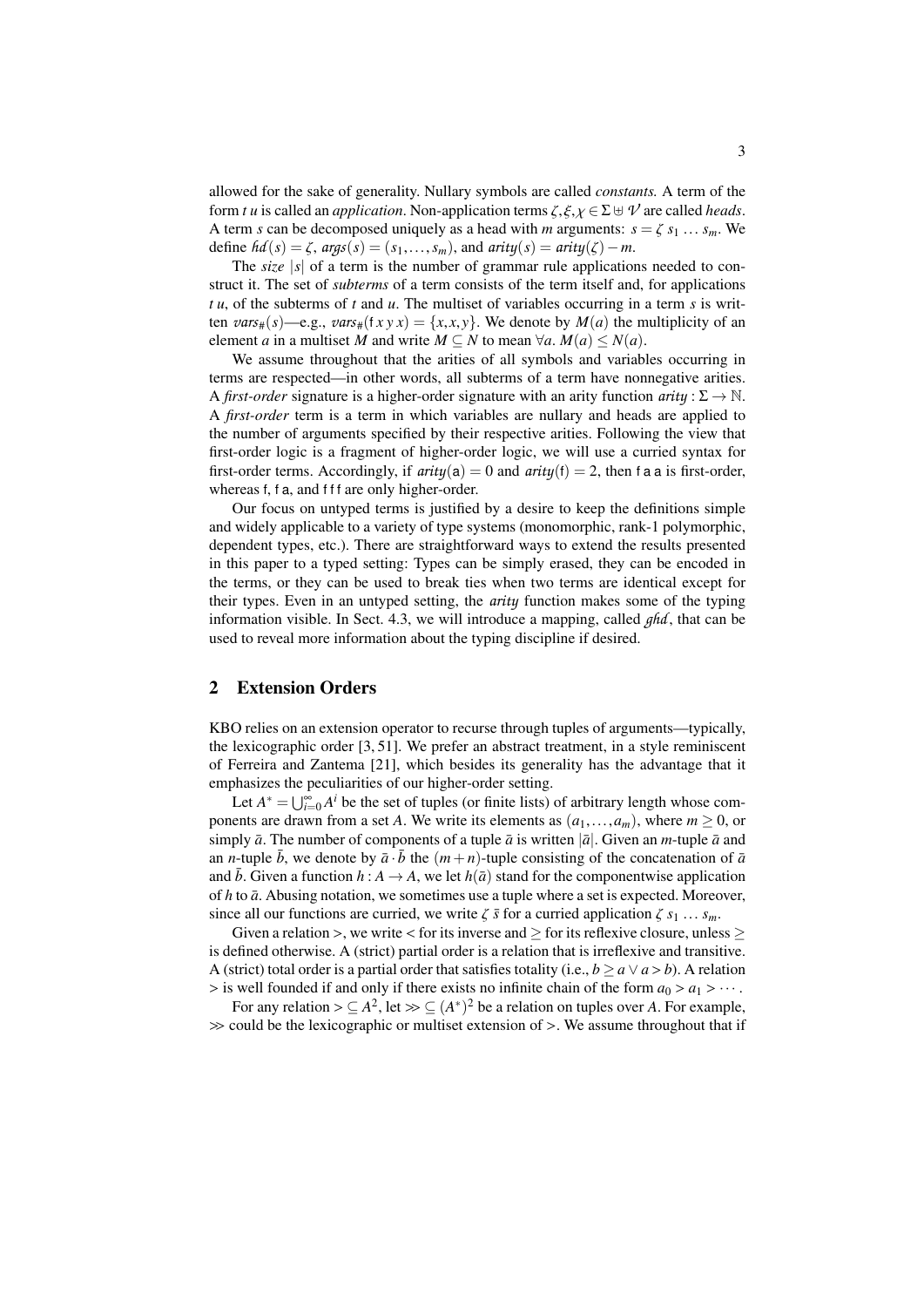*B*  $\subseteq$  *A*, then the extension  $\gg$ <sub>*B*</sub> of the restriction  $\gt$ <sub>*B*</sub> of  $>$  to elements from *B* coincides with  $\gg$  on  $(B^*)^2$ . Moreover, the following properties are essential for all the orders defined later whether first, or higher-order: defined later, whether first- or higher-order:

- <span id="page-3-4"></span>X1. *Monotonicity*:  $\bar{b} \gg_1 \bar{a}$  implies  $\bar{b} \gg_2 \bar{a}$  if  $b >_1 a$  implies  $b >_2 a$  for all  $a, b$ ;
- <span id="page-3-0"></span>X2. *Preservation of stability*:  $\bar{b} \gg \bar{a}$  implies  $h(\bar{b}) \gg h(\bar{a})$  if
	- (1)  $b > a$  implies  $h(b) > h(a)$  for all a, b, and
	- (2) > is a partial order on the range of *<sup>h</sup>*;
- <span id="page-3-10"></span>X3. *Preservation of irreflexivity*:  $\gg$  is irreflexive if  $>$  is irreflexive;
- <span id="page-3-2"></span><span id="page-3-1"></span>X4. *Preservation of transitivity*:  $\gg$  is transitive if  $>$  is irreflexive and transitive; X5. *Modularity* ("head or tail"):
	- if > is transitive and total,  $|\bar{a}| = |\bar{b}|$ , and  $b \cdot \bar{b} \gg a \cdot \bar{a}$ , then  $b > a$  or  $\bar{b} \gg \bar{a}$ ;
- <span id="page-3-3"></span>X6. *Compatibility with tuple contexts:*  $a \neq b$  and  $b > a$  implies  $\bar{c} \cdot b \cdot d \gg \bar{c} \cdot a \cdot d$ .

Some of the conditions in [X2,](#page-3-0) [X4,](#page-3-1) [X5,](#page-3-2) and [X6](#page-3-3) may seem gratuitous, but they are necessary for some extension operators if the relation > is arbitrary. For KBO, > will always be a partial order, but we cannot assume this until we have proved it.

It may seem as though [X2](#page-3-0) is a consequence of [X1,](#page-3-4) by letting  $>_1$  be  $>$  and  $b >_2 a \Leftrightarrow$  $h(b) > h(a)$ . However,  $\bar{b} \gg_2 \bar{a}$  does not generally coincide with  $h(\bar{b}) \gg h(\bar{a})$ , even if > satisfies [X1.](#page-3-4) A counterexample follows: Let  $\gg$  be the Huet–Oppen multiset extension as introduced below (Definition [6\)](#page-4-1), and let  $\bar{a} = d$ ,  $\bar{b} = (c, c)$ ,  $h(c) = h(d) = c$ , and  $d > c$ . Then  $\bar{b} \gg_{2} \bar{a}$  (i.e., (c, c)  $\gg_{2}$  d) is false, whereas  $h(\bar{b}) \gg h(\bar{a})$  (i.e., (c, c)  $\gg$  c) is true.

The remaining properties of  $\gg$  will be required only by some of the orders or for some optional properties of >:

- <span id="page-3-9"></span>X7. *Preservation of totality*:  $\gg$  is total if  $>$  is total;
- <span id="page-3-8"></span>X8. *Compatibility with prepending*:  $\bar{b} \gg \bar{a}$  implies  $a \cdot \bar{b} \gg a \cdot \bar{a}$ ;
- <span id="page-3-7"></span>X9. *Compatibility with appending*:  $\bar{b} \gg \bar{a}$  implies  $\bar{b} \cdot a \gg \bar{a} \cdot a$ ;
- <span id="page-3-11"></span>X10. *Minimality of empty tuple*:  $a \gg 0$ .

Property [X5,](#page-3-2) modularity, is useful to establish well-foundedness of  $\gg$  from the well-foundedness of >. The argument is captured by Lemma [3.](#page-3-5)

**Lemma 1.** For any well-founded total order  $\geq \subseteq A^2$ , let  $\gg \subseteq (A^*)^2$  be a partial order that satisfies property Y5. The restriction of  $\gg$  to n-tuples is well founded. *that satisfies property*  $X5$ *. The restriction of*  $\gg$  *to n-tuples is well founded.* 

*Proof.* By induction on *n*. For the induction step, we assume that there exists an infinite descending chain of *n*-tuples  $\bar{x}_0 \gg \bar{x}_1 \gg \cdots$  and show that this leads to a contradiction. Let  $\bar{x}_i = x_i \cdot \bar{y}_i$ . For each link  $\bar{x}_i \gg \bar{x}_{i+1}$  in the chain, property [X5](#page-3-2) guarantees that (1)  $x_i >$ <br> $x_{i+1}$  or (2)  $\bar{y}_i \gg \bar{y}_i$ . Since  $\bar{y}_i$  is well founded, there can be at most finitely many  $x_{i+1}$  or (2)  $\bar{y}_i \gg \bar{y}_{i+1}$ . Since > is well founded, there can be at most finitely many consecutive links of the first kind. Exploiting the transitivity of  $\gg$ , we can eliminate all such links, resulting in an infinite chain made up of links of the second kind. The existence of such a chain contradicts the induction hypothesis.

<span id="page-3-6"></span>**Lemma 2.** For any well-founded total order  $\geq \subseteq A^2$ , let  $\gg \subseteq (A^*)^2$  be a partial order<br>that satisfies property X5. The restriction of  $\gg$  to tuples with at most n components is *that satisfies property [X5.](#page-3-2) The restriction of* >> *to tuples with at most <sup>n</sup> components is well founded.*

<span id="page-3-5"></span>Lemma 3 (Bounded Preservation of Well-Foundedness). *For any well-founded partial order*  $> \subseteq A^2$ , *let*  $\gg \subseteq (A^*)^2$  *be a partial order that satisfies properties X1 and [X5.](#page-3-2)*<br>*The restriction of*  $\gg$  *to tuples with at most n components is well founded The restriction of*  $\gg$  *to tuples with at most n components is well founded.*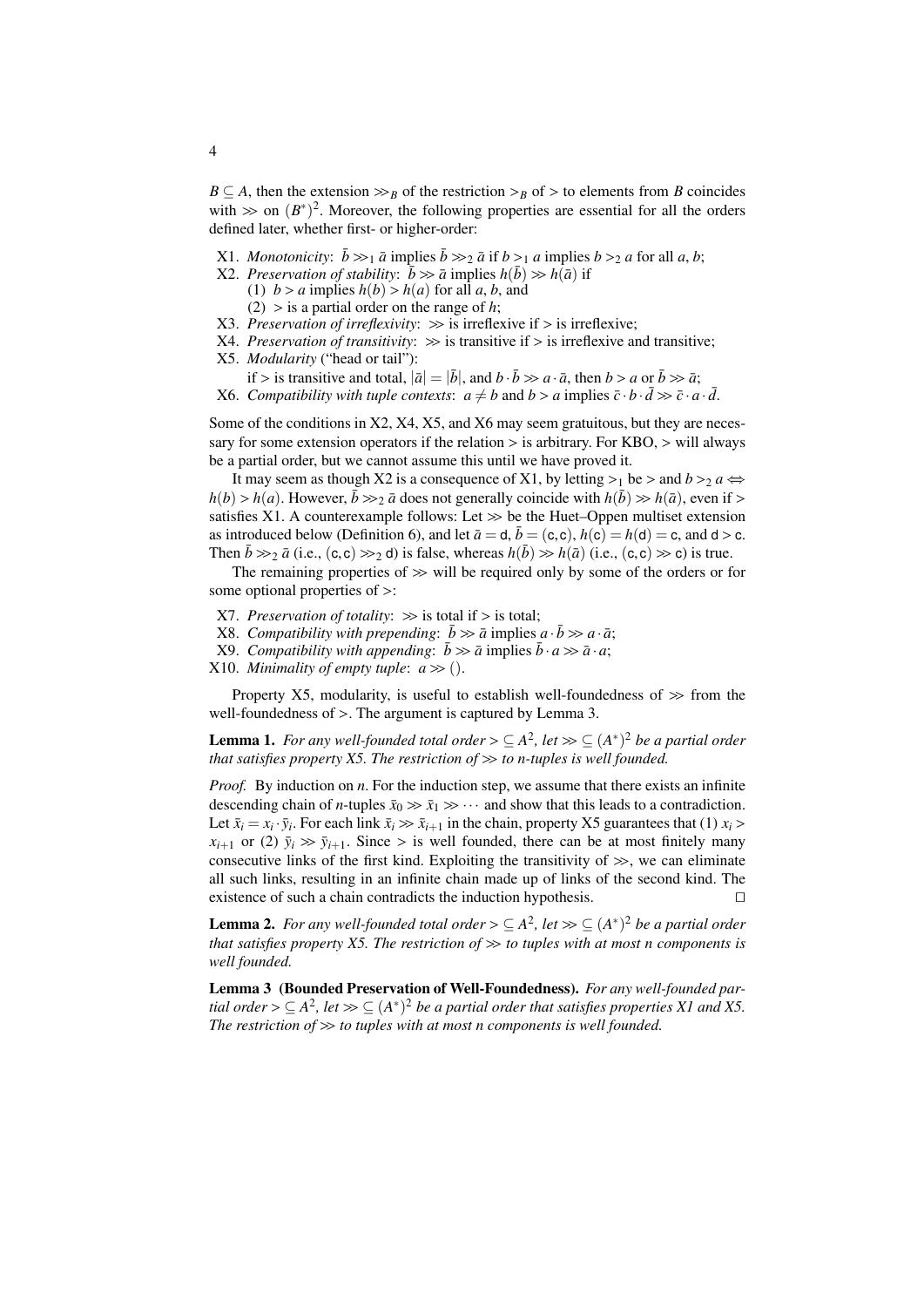*Proof.* By Zorn's lemma, let  $>$ ' be a well-founded total order that extends  $>$ . By property  $X1 \gg \text{C} \gg$ ' By Lemma 2  $\gg$ ' is well founded: hence  $\gg$  is well founded. erty  $X1 \gg \subseteq \gg'$ . By Lemma [2,](#page-3-6)  $\gg'$  is well founded; hence,  $\gg$  is well founded.  $\square$ 

**Definition 4.** The *lexicographic extension*  $\gg$ <sup>lex</sup> of the relation  $>$  is defined recursively by ()  $\gg$ <sup>lex</sup>  $\bar{a}$ ,  $\bar{b}$ ,  $\gg$ <sup>lex</sup> () and  $b, \bar{b}$ ,  $\gg$ <sup>lex</sup>  $a, \bar{a}$ ,  $\iff$   $b > a \lor b = a \land \bar{b}$ ,  $\gg$ <sup>lex</sup>  $\bar{a$ by ()  $\gg^{\text{lex}} \bar{a}$ ,  $b \cdot \bar{b} \gg^{\text{lex}}$  (), and  $b \cdot \bar{b} \gg^{\text{lex}} a \cdot \bar{a} \iff b > a \lor b = a \land \bar{b} \gg^{\text{lex}} \bar{a}$ .

The reverse, or right-to-left, lexicographic extension is defined analogously. The left-to-right operator lacks property [X9;](#page-3-7) a counterexample is  $\bar{b} = c$ ,  $\bar{a} = ($ , and  $a = d$ , with  $d > c$ —we then have  $c > |c \times c|$  and  $(c, d) \not\gg |c \times d$ . Correspondingly, the right-to-left<br>operator lacks X8. The other properties are straightforward to prove operator lacks [X8.](#page-3-8) The other properties are straightforward to prove.

**Definition 5.** The *length-lexicographic extension*  $\gg^{\text{flex}}$  of the relation  $>$  is defined by  $|\bar{b} \gg$ <sup>llex</sup>  $\bar{a} \Leftrightarrow |\bar{b}| > |\bar{a}| \vee |\bar{b}| = |\bar{a}| \wedge \bar{b} \gg$ <sup>lex</sup>  $\bar{a}$ .

The length-lexicographic extension and its right-to-left counterpart satisfy all of the properties listed above, making them more interesting than the plain lexicographic extensions. We can also apply arbitrary permutations on same-length tuples before comparing them; however, the resulting operators fail to satisfy properties [X8](#page-3-8) and [X9.](#page-3-7)

<span id="page-4-1"></span>**Definition 6.** The *multiset extension*  $\gg$ <sup>ms</sup> of the relation > is defined by  $\bar{b} \gg$ <sup>ms</sup>  $\bar{a} \Leftrightarrow$  $A \neq B \land \forall x$ .  $A(x) > B(x) \implies \exists y > x$ .  $B(y) > A(y)$ , where *A* and *B* are the multisets corresponding to  $\bar{a}$  and  $b$ , respectively.

The above multiset extension, due to Huet and Oppen [\[25\]](#page-17-15), satisfies all properties except [X7.](#page-3-9) Dershowitz and Manna [\[20\]](#page-17-16) give an alternative formulation that is equivalent for partial orders  $>$  but exhibits subtle differences if  $>$  is an arbitrary relation. In particular, the Dershowitz–Manna order does not satisfy property [X3,](#page-3-10) making it unsuitable for establishing that KBO variants are partial orders. This, in conjunction with our desire to track requirements precisely, explains the many subtle differences between this section and the corresponding section of our paper about RPO [\[16\]](#page-17-2). One of the main differences is that instead of property [X5,](#page-3-2) the definition of RPO requires preservation of well-foundedness, which unlike [X5](#page-3-2) is not satisfied by the lexicographic extension.

Finally, we consider the componentwise extension of relations to pairs of tuples of the same length. For partial orders >, this order underapproximates any extension that satisfies properties [X4](#page-3-1) and [X6.](#page-3-3) It also satisfies all properties except [X7](#page-3-9) and [X10.](#page-3-11)

**Definition 7.** The *componentwise extension*  $\gg^{\text{cw}}$  of the relation  $>$  is defined so that  $(b_1,...,b_n) \gg^{\text{cw}} (a_1,...,a_m)$  if and only if  $m = n, b_1 \ge a_1,...,b_m \ge a_m$ , and  $b_i > a_i$  for some  $i \in \{1, ..., m\}$ .

# <span id="page-4-0"></span>3 Ordinals

The transfinite KBO [\[37\]](#page-18-4) allows weights and argument coefficients to be ordinals instead of natural numbers. We restrict our attention to the ordinals below  $\varepsilon_0$ . We call these the *syntactic ordinals* O. They are precisely the ordinals that can be expressed in Cantor normal form, corresponding to the grammar  $\alpha ::= \sum_{i=1}^{m} \omega^{a_i} k_i$ , where  $\alpha_1 > \cdots > \alpha$  and  $k \in \mathbb{N}$  of for  $i \in \{1, \ldots, m\}$ . We refer to the literature for the precise defini*i*  $\alpha$  and  $k_i \in \mathbb{N}_{>0}$  for  $i \in \{1, \ldots, m\}$ . We refer to the literature for the precise definition [33, 37] tion [\[33,](#page-17-17) [37\]](#page-18-4).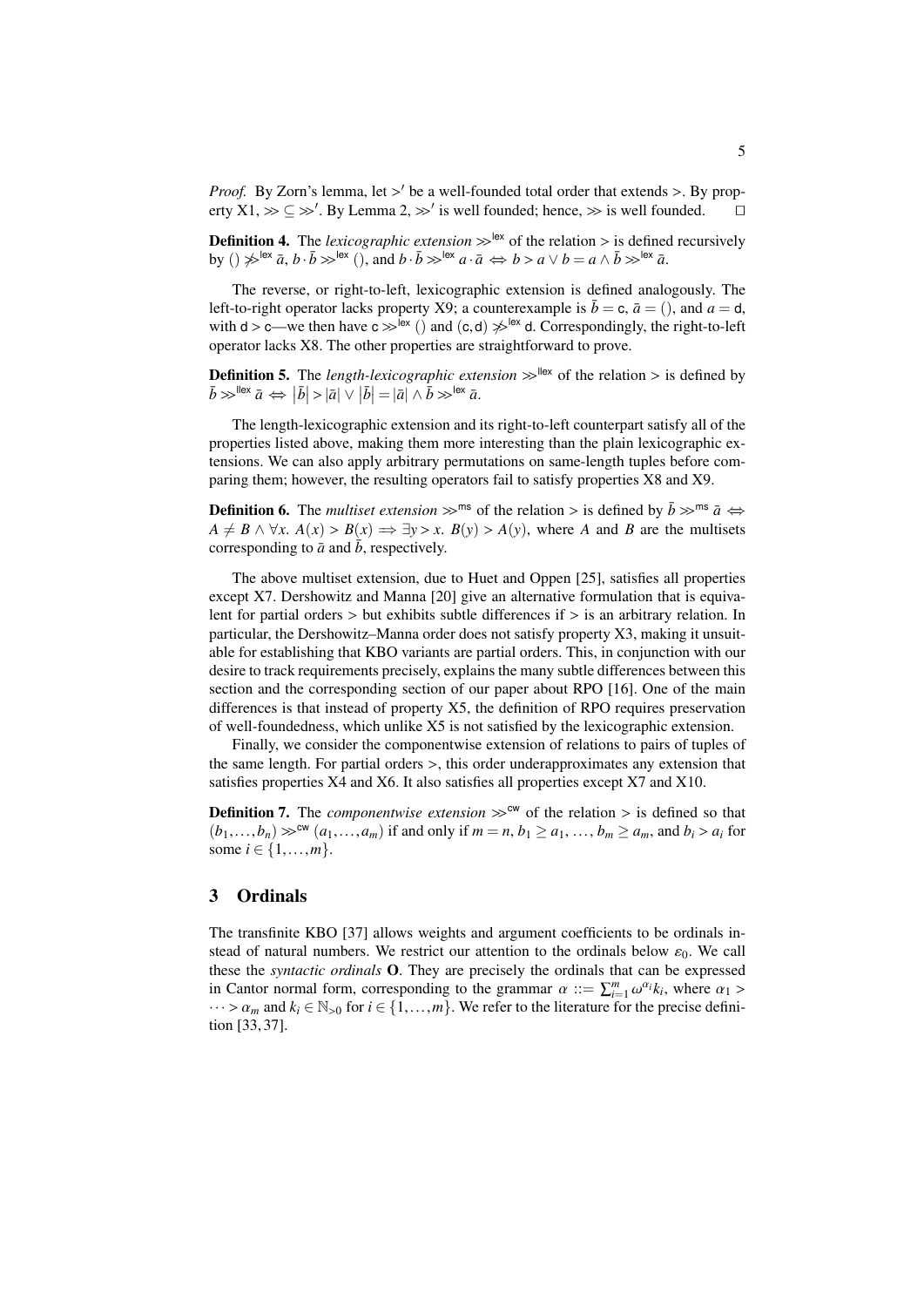The traditional sum and product operations are not commutative—e.g.,  $1 + \omega = \omega \neq$  $\omega+1$ . For the transfinite KBO, the Hessenberg (or natural) sum and product are used instead. These operations are commutative and coincide with the sum and product operations on polynomials over  $\omega$ . Somewhat nonstandardly, we let  $+$  and  $\cdot$  (or juxtaposition) denote these operators. It is sometimes convenient to use subtraction on ordinals and to allow polynomials over  $\omega$  in which some of the coefficients may be negative (but all of the ω exponents are always plain ordinals). We call such polynomials *signed* (*syntactic*) *ordinals* **ZO**. One way to define  $\alpha > \beta$  on signed ordinals is to look at the sign of the leading coefficient of  $\alpha - \beta$ . Which coefficient is leading depends recursively on >. The relation > is total for signed ordinals. Its restriction to plain ordinals is well founded.

# <span id="page-5-0"></span>4 Term Orders

This section presents five orders: the standard first-order KBO (Sect. [4.1\)](#page-5-1), the applica-tive KBO (Sect. [4.2\)](#page-6-1), and our three  $\lambda$ -free higher-order KBO variants (Sects. [4.3](#page-6-0) to [4.5\)](#page-9-0). The orders are stated with ordinal weights for generality. The occurrences of  $O$  and  $O_{>0}$ below can be consistently replaced by  $\mathbb N$  and  $\mathbb N_{>0}$  if desired.

For finite signatures, we can restrict the weights to be ordinals below  $\omega^{\omega^{\omega}}$  without of generality [33]. Indeed, for proving termination of term rewriting systems that loss of generality [\[33\]](#page-17-17). Indeed, for proving termination of term rewriting systems that are finite and known in advance, transfinite weights are not necessary at all [\[50\]](#page-18-8). In the context of superposition, though, the order must be chosen in advance, before the saturation process generates the terms to be compared, and moreover their number can be unbounded; therefore, the latter result does not apply.

## <span id="page-5-1"></span>4.1 The Standard First-Order KBO

What we call the "standard first-order KBO" is more precisely a transfinite KBO on first-order terms with different argument comparison methods (or "statuses") but without argument coefficients. Despite the generalizations, our formulation is similar to Zantema's [\[51\]](#page-18-7) and Baader and Nipkow's [\[3\]](#page-16-7).

**Definition 8.** Let  $\succ$  be a well-founded total order, or *precedence*, on  $\Sigma$ , let  $\varepsilon \in \mathbb{N}_{>0}$ , let  $w: \Sigma \to \mathbf{O}$ , and for any  $\geq \mathcal{I}^2$  and any  $f \in \Sigma$ , let  $\gg^f \subseteq (\mathcal{I}^*)^2$  be a relation that satisfies properties  $X1 - X6$ . For each constant  $c \in \Sigma$  assume  $\mathcal{I}u(c) \geq s$ . If  $\mathcal{I}u(c) = 0$  for some properties [X1](#page-3-4)[–X6.](#page-3-3) For each constant <sup>c</sup> <sup>∈</sup> <sup>Σ</sup>, assume *<sup>w</sup>*(c) <sup>≥</sup> ε. If *<sup>w</sup>*(ι) = 0 for some unary  $\iota \in \Sigma$ , assume  $\iota \succeq f$  for all  $f \in \Sigma$ . Let  $\mathcal{W}: \mathcal{T} \to \mathbf{O}_{>0}$  be defined recursively by

$$
\mathcal{W}(\mathfrak{f}(s_1,\ldots,s_m)) = \mathcal{W}(\mathfrak{f}) + \sum_{i=1}^m \mathcal{W}(s_i) \qquad \mathcal{W}(x) = \varepsilon
$$

The induced (*standard*) *Knuth–Bendix order*  $>_{6}$  on first-order  $\Sigma$ -terms is defined inductively so that  $t > c$ , s if ziggs  $e(t) \supset zigss(e)$  and any of these conditions is met: tively so that  $t >_{f_0} s$  if  $var_{\#}(t) \supseteq var_{\#}(s)$  and any of these conditions is met:

<span id="page-5-2"></span>F1.  $\mathcal{W}(t) > \mathcal{W}(s);$ F2.  $W(t) = W(s)$ ,  $t \neq x$ , and  $s = x$ ; F3.  $W(t) = W(s)$ ,  $t = g\bar{t}$ ,  $s = f\bar{s}$ , and  $g \succ f$ ; F4.  $W(t) = W(s)$ ,  $t = \overline{t}$ ,  $s = \overline{t}$ , and  $\overline{t} \gg_{\overline{t}}^{\overline{t}}$ ,  $\overline{s}$ .

The inductive definition is legitimate by the Knaster–Tarski theorem owing to the monotonicity of  $\gg^f$  (property [X1\)](#page-3-4).

Because the true weight of variables is not known until instantiation, KBO assigns them the minimum  $\varepsilon$  and ensures that there are at least as many occurrences of each

6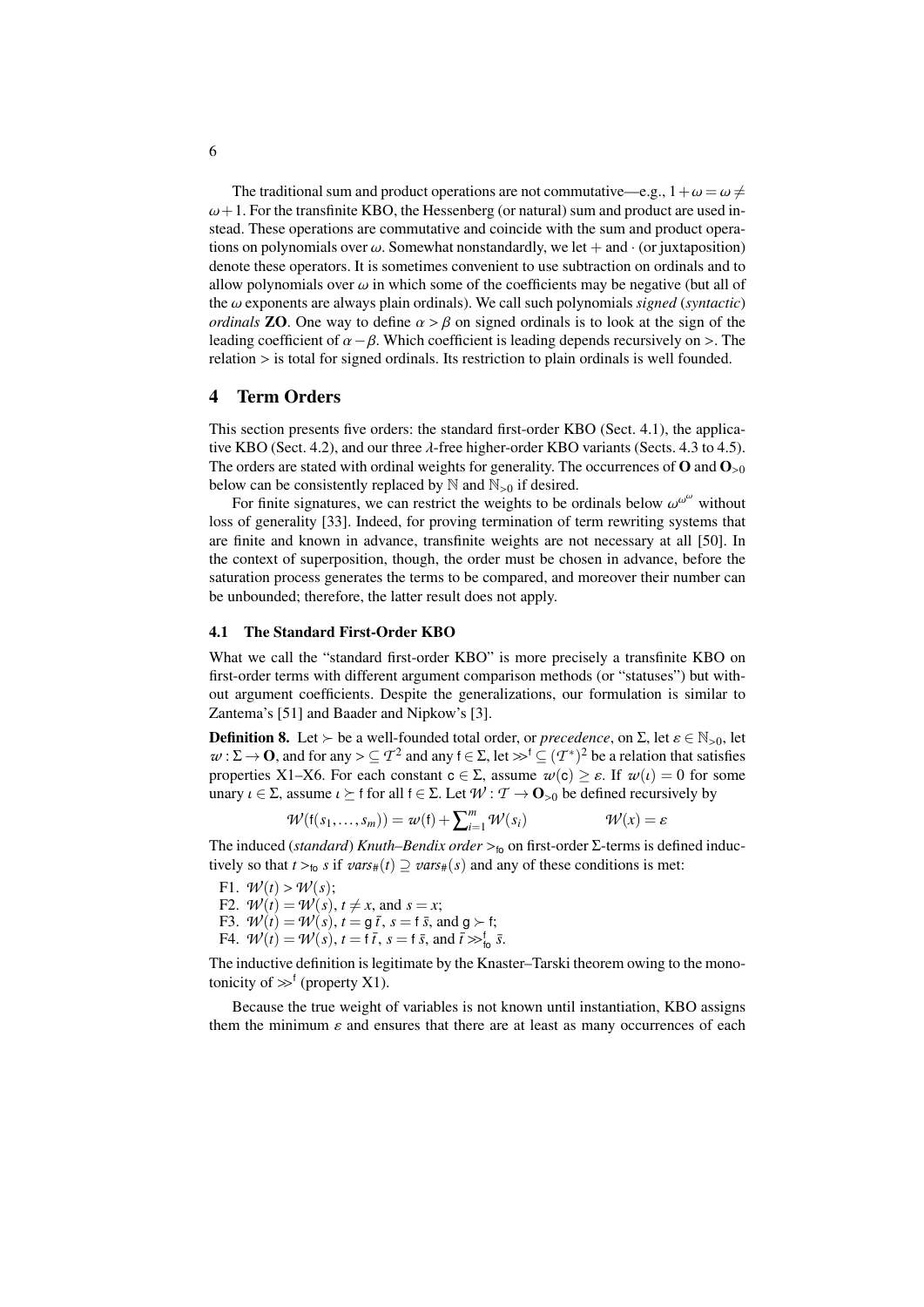variable on the greater side as on the smaller side. Constants must have a weight of at least  $\varepsilon$ . One *special* unary symbol,  $\iota$ , is allowed to have a weight of 0 if it has the maximum precedence. Rule [F2](#page-5-2) can be used to compare variables *x* with terms  $\iota^m x$ .<br>The more recent literature defines KBO as a mutually recursive pair consisting

The more recent literature defines KBO as a mutually recursive pair consisting of a strict order  $>_{6}$  and a quasiorder  $\gtrsim_{6}$  [\[44\]](#page-18-9). This approach yields a slight increase in precision, but that comes at the cost of substantial duplication in the proof development and appears to be largely orthogonal to the issues that interest us.

#### <span id="page-6-1"></span>4.2 The Applicative KBO

One way to use standard first-order term orders on  $\lambda$ -free higher-order terms is to encode the latter using the *applicative encoding*: Make all symbols nullary and represent application by a distinguished binary symbol  $\omega$ . Because  $\omega$  is the only symbol that is ever applied,  $\gg^{\mathcal{Q}}$  is the only relevant member of the  $\gg$  family. This means that it is impossible to use the lexicographic extension for some symbols and the multiset extension for others. Moreover, the applicative encoding is incompatible with refinements such as symbols of weight 0 (Sect. [4.4\)](#page-8-0) and argument coefficients (Sect. [4.5\)](#page-9-0).

**Definition 9.** Let  $\Sigma$  be a higher-order signature, and let  $\Sigma' = \Sigma \cup \{\omega\}$  be a first-order signature in which all symbols belonging to  $\Sigma$  are assigned arity 0 and  $\omega$  is assigned arity 2. The *applicative encoding*  $\llbracket \cdot \rrbracket : \mathcal{T}_{\Sigma} \to \mathcal{T}_{\Sigma'}$  is defined recursively by the equations  $\llbracket \zeta \rrbracket = \zeta$  and  $\llbracket s \rrbracket = \mathcal{Q} \llbracket s \rrbracket$   $\llbracket t \rrbracket$ . The *applicative Knuth–Bendix order* ><sub>ap</sub> on higher-order Σ-terms is defined as the composition of the first-order KBO with the encoding  $\llbracket \ \rrbracket$ , where  $\omega$  is given the lowest precedence and weight 0.

The applicative KBO works quite differently from the standard KBO, even on firstorder terms. Given  $t = g t_1 t_2$  and  $s = f s_1 s_2$ , the order  $\geq t_0$  first compares the weights, then g and f, then  $t_1$  and  $s_1$ , and finally  $t_2$  and  $s_2$ ; by contrast,  $>_{ap}$  compares the weights, then g  $t_1$  and f  $s_1$  (recursively starting with their weights), and finally  $t_2$  and  $s_2$ .

Hybrid schemes have been proposed to strengthen the encoding: If a function f always occurs with at least *k* arguments, these can be passed directly in an uncurried style—e.g.,  $\omega$  (f a b) *x*. However, this relies on a closed-world assumption—namely, that all terms that will ever be compared arise in the input problem. This is at odds with the need for complete higher-order proof calculi to synthesize arbitrary terms during proof search [\[10\]](#page-16-4), in which a symbol f may be applied to fewer arguments than anywhere in the problem. A scheme by Hirokawa et al. [\[24\]](#page-17-12) circumvents this issue but requires additional symbols and rewrite rules.

#### <span id="page-6-0"></span>4.3 The Graceful Higher-Order Basic KBO

Our "graceful" higher-order basic KBO exhibits strong similarities with the first-order KBO. It reintroduces the symbol-indexed family of extension operators. The adjective "basic" indicates that it does not allow symbols of weight 0, which complicate the picture because functions can occur unapplied in our setting. In Sect. [4.4,](#page-8-0) we will see how to support such symbols, and in Sect. [4.5,](#page-9-0) we will extend the order further with argument coefficients.

The basic KBO is parameterized by a mapping *ghd* from variables to nonempty sets of possible ground heads that may arise when instantiating the variables. This mapping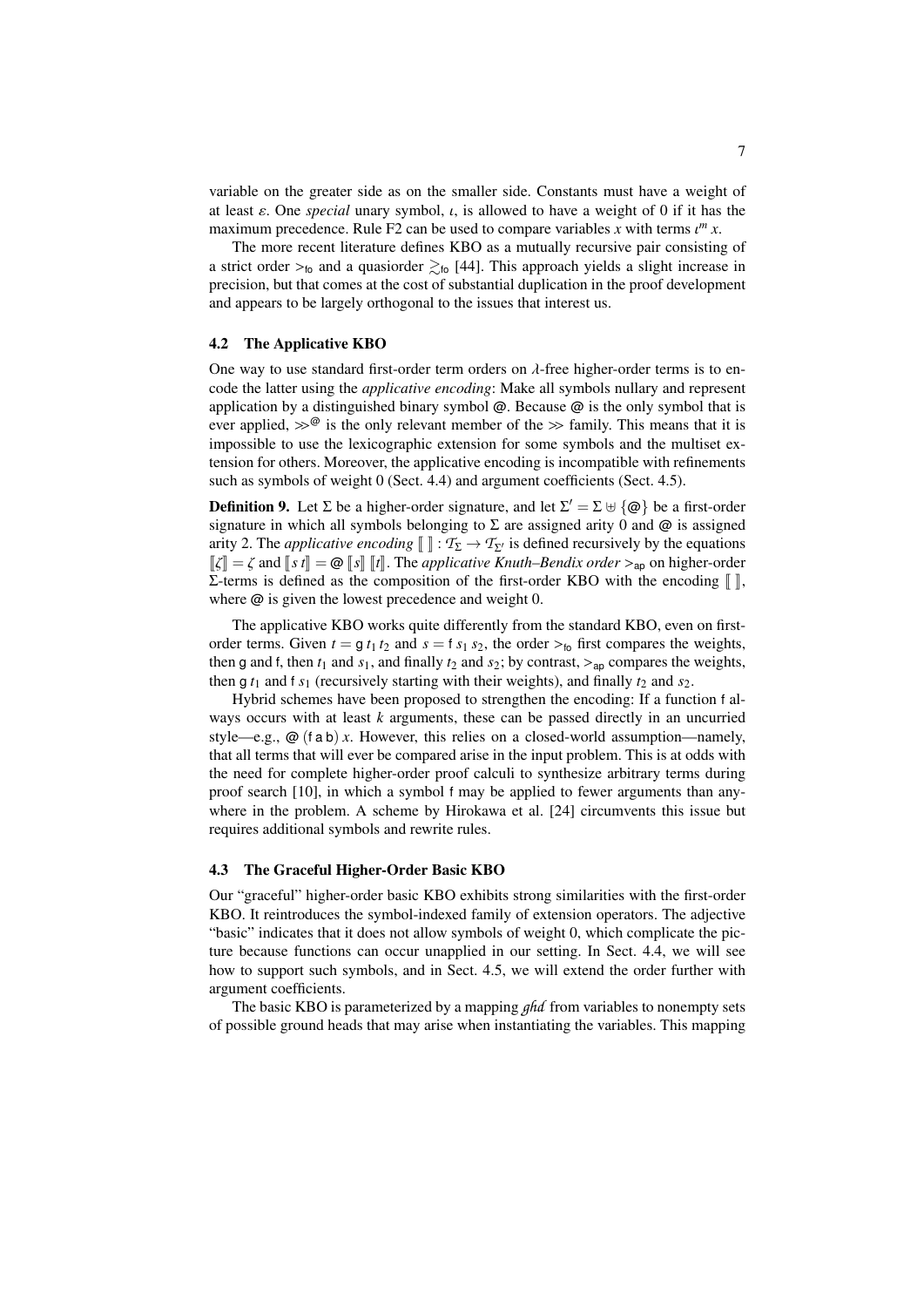is extended to symbols f by taking  $ghd(f) = \{f\}$ . The mapping is said to *respect arities* if, for all variables  $x, f \in ghd(x)$  implies  $arity(f) \geq arity(x)$ . In particular, if  $\iota \in ghd(\zeta)$ , then *arity*( $\zeta$ )  $\leq$  1. A substitution  $\sigma$  :  $\mathcal{V} \rightarrow \mathcal{T}$  *respects* the *ghd* mapping if for all variables *x*, we have *arity*( $x\sigma$ )  $\geq$  *arity*( $x$ ) and  $ghd(hd(x\sigma)) \subseteq ghd(x)$ . This mapping allows us to restrict instantiations, typically based on a typing discipline.

<span id="page-7-0"></span>**Convention 10.** Precedences  $\succ$  are extended to arbitrary heads by taking  $\xi \succ \zeta \Leftrightarrow$  $\forall$ g ∈ *ghd* (ξ), f ∈ *ghd* (ζ). g ≻ f.

**Definition 11.** Let  $\succ$  be a precedence following Convention [10,](#page-7-0) let  $\varepsilon \in \mathbb{N}_{>0}$ , let  $w : \Sigma \to$  $\mathbf{O}_{\geq \varepsilon}$ , let *ghd* :  $\mathcal{V} \to \mathcal{P}(\Sigma) - \{\emptyset\}$  be an arity-respecting mapping extended to symbols f by taking *ghd*(f) = f, and for any > ⊆ *T*<sup>2</sup> and any f ∈ Σ, let  $\gg$ <sup>f</sup> ⊆  $(T^*)^2$  be a relation that satisfies properties X1–X6 and X8. I et  $W: T \to \Omega$ , a be defined by that satisfies properties [X1–](#page-3-4)[X6](#page-3-3) and [X8.](#page-3-8) Let  $W: \mathcal{T} \to \mathbf{O}_{>0}$  be defined by

$$
\mathcal{W}(\mathbf{f}) = \mathcal{W}(\mathbf{f}) \qquad \qquad \mathcal{W}(x) = \varepsilon \qquad \qquad \mathcal{W}(s\,t) = \mathcal{W}(s) + \mathcal{W}(t)
$$

The induced *graceful basic Knuth–Bendix order* ><sub>hb</sub> on higher-order Σ-terms is defined inductively so that  $t >_{hh} s$  if  $vars_{#}(t) \supset \textit{vars}_{#}(s)$  and any of these conditions is met, where  $t = \xi \bar{t}$  and  $s = \zeta \bar{s}$ .

- B1.  $\mathcal{W}(t) > \mathcal{W}(s)$ ;
- <span id="page-7-1"></span>**B2.**  $W(t) = W(s)$  and  $\xi \succ \zeta$ ;
- <span id="page-7-2"></span>B3.  $\mathcal{W}(t) = \mathcal{W}(s)$ ,  $\xi = \zeta$ , and  $\bar{t} \gg_{\text{th}}^t \bar{s}$  for all symbols  $f \in \text{ghd}(\zeta)$ .

The main differences with the first-order KBO  $>_{60}$  is that rules [B2](#page-7-1) and [B3](#page-7-2) also apply to terms with variable heads and that symbols with weight 0 are not allowed. Property [X8,](#page-3-8) compatibility with prepending, is necessary to ensure stability under substitution: If  $x$  b ><sub>hb</sub>  $x$  a and  $x\sigma = f\bar{s}$ , we also want  $f\bar{s}$  b ><sub>hb</sub>  $f\bar{s}$  a to hold. Property [X9,](#page-3-7) compatibility with appending, is not required by the definition, but it is necessary to ensure compatibility with a specific kind of higher-order context: If f b  $>_{hb}$  f a, we often want f b  $c >_{hh}$  f a c to hold as well.

Example 12. It is instructive to contrast our new KBO with the applicative order on some examples. Let  $h > g > f$ , let  $w(f) = w(g) = \varepsilon = 1$  and  $w(h) = 2$ , let  $\gg$  be the length-lexicographic extension (which degenerates to plain lexicographic for  $>_{\text{ao}}$ ), and let  $ghd(x) = \sum$  for all variables *x*. In all of the following cases,  $>_{hb}$  disagrees with  $>_{ap}$ :

$$
f\{f\}(f\}) >_{hb} f\{(ff)\} f \qquad \qquad g\{(fg) >_{hb} fg\} f \qquad \qquad g\{(f(f)) >_{hb} f\{(f)\} f\}
$$
\n
$$
h\{h \} >_{hb} f\{h\} f \qquad \qquad h\{(f)\} >_{hb} f\{(f)\} f \qquad \qquad g\{(fx) >_{hb} f x g
$$

Rules [B2](#page-7-1) and [B3](#page-7-2) apply in a straightforward, "first-order" fashion, whereas  $>_{ap}$  analyses the terms one binary application at a time. For the first pair of terms, we have f f f (f f)  $\lt_{ap}$ f (f f f) f because (f f f, f f)  $\ll_{\text{ap}}^{\text{lex}}$  (f (f f f), f). In the presence of variables, some terms are comparable only with  $>$ comparable only with  $>_{hb}$  or only with  $>_{ap}$ :

$$
g(g x) >_{hb} f g g
$$
  
\n
$$
g(f x) >_{hb} f x f
$$
  
\n
$$
h (x y) >_{hb} f y (x f)
$$
  
\n
$$
f f x >_{ap} g (f f)
$$
  
\n
$$
x x g >_{ap} g (g g)
$$
  
\n
$$
g x g >_{ap} x (g g)
$$

The applicative order tends to be stronger when either side is an applied variable.

The quantification over  $f \in ghd(\zeta)$  in rule [B3](#page-7-2) can be inefficient in an implementation, when the symbols in  $ghd(\zeta)$  disagree on which  $\gg$  to use. We could generalize the definition of  $>_{hb}$  further to allow underapproximation, but some care would be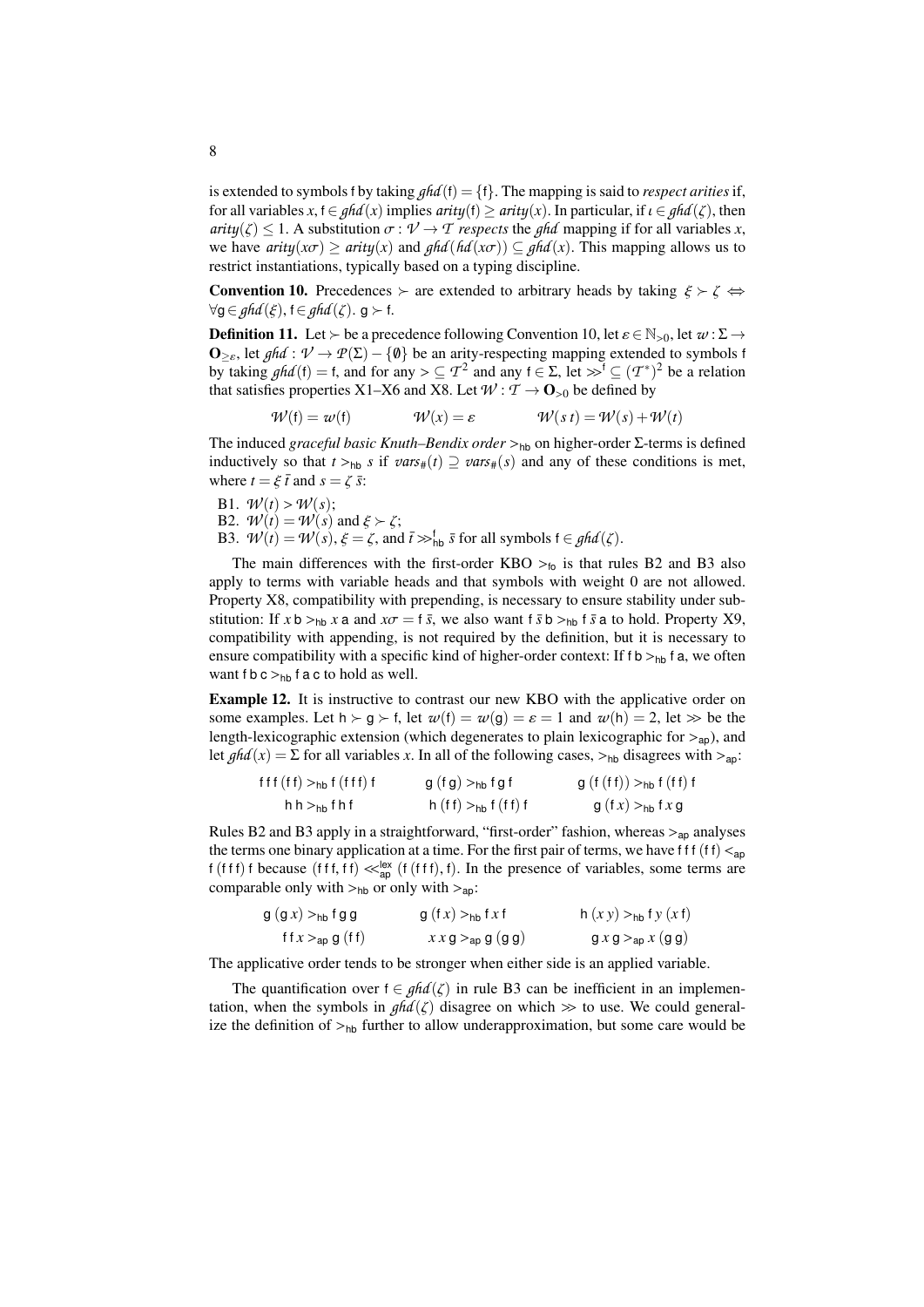needed to ensure transitivity. As a simple alternative, we propose instead to enrich all sets  $ghd(\zeta)$  that disagree with a distinguished symbol for which the componentwise extension ( $\gg_{h}^{CW}$ ) is used. Since this extension operator is more restrictive than any others,<br>whenever it is present in a set  $abd(\zeta)$  there is no need to compute the others whenever it is present in a set  $ghd(\zeta)$ , there is no need to compute the others.

#### <span id="page-8-0"></span>4.4 The Graceful Higher-Order KBO

The standard first-order KBO, as introduced by Knuth and Bendix, allows symbols of arity 2 or more to have weight 0. It also allows for a special unary symbol  $\iota$  of weight 0. Rule [F2](#page-5-2) makes comparisons  $\iota^m x >_{\text{fo}} x$  possible, for  $m > 0$ .<br>In a higher-order setting, symbols of weight 0 require

In a higher-order setting, symbols of weight 0 require special care. Functions can occur unapplied, which could give rise to terms of weight 0, violating the basic KBO assumption that all terms have at least weight  $\varepsilon > 0$ . Our solution is to add a penalty of  $\delta$ for each missing argument to a function. Thus, even though a *symbol* f may be assigned a weight of 0, the *term* <sup>f</sup> ends up with a weight of at least *arity*(f)· δ. These two notions of weight are distinguished formally as  $w$  and W. For the arithmetic to work out, the  $\delta$ penalty must be added for all missing arguments to all symbols and variables. Symbols and variables must then have a finite arity. For the sake of generality, we allow  $\delta$  to take any value between 0 and  $\varepsilon$ , but the special symbol  $\iota$  is allowed only if  $\delta = \varepsilon$ , so that  $W(t, s) = W(s)$ . The  $\delta = 0$  case coincides with the basic KBO.

Let  $mghd(\zeta)$  denote a symbol  $f \in ghd(\zeta)$  such that  $w(f) + \delta \cdot \text{arity}(f)$ —its weight as a term—is minimal. Clearly,  $mghd(f) = f$  for all  $f \in \Sigma$ , and  $arity(mghd(\zeta)) \geq arity(\zeta)$ if *ghd* respects arities. The intuition is that any instance of the term  $\zeta$  will have at least weight  $w(f) + \delta \cdot \text{arity}(f)$ . This property is important for stability under substitution.

**Definition 13.** Let  $\succ$  be a precedence following Convention [10,](#page-7-0) let  $\varepsilon \in \mathbb{N}_{>0}$ , let  $\delta \in$  $\{0,\ldots,\varepsilon\}$ , let  $\omega : \Sigma \to \mathbf{O}$ , let *ghd* :  $\mathcal{V} \to \mathcal{P}(\Sigma) - \{\emptyset\}$  be an arity-respecting mapping extended to symbols f by taking  $ghd(f) = f$ , and for any  $\geq \frac{T^2}{2}$  and any  $f \in \Sigma$ , let  $\gg^f \subset (T^*)^2$  be a relation that satisfies properties X1–X6, X8, and if  $\delta = \varepsilon$ , X10. For  $\gg^f$  ⊆  $(T^*)^2$  be a relation that satisfies properties [X1–](#page-3-4)[X6,](#page-3-3) [X8,](#page-3-8) and, if  $\delta = \varepsilon$ , [X10.](#page-3-11) For each symbol  $f \in \Sigma$  assume  $\mathcal{U}(f) \geq \varepsilon - \delta$ ,  $\text{crit}(f)$ . If  $\mathcal{U}(t) = 0$  for some unary  $t \in \Sigma$ each symbol  $f \in \Sigma$ , assume  $w(f) \ge \varepsilon - \delta \cdot \text{arity}(f)$ . If  $w(\iota) = 0$  for some unary  $\iota \in \Sigma$ , assume  $\iota \succeq f$  for all  $f \in \Sigma$  and  $\delta = \varepsilon$ . Let  $W : \mathcal{T} \to \mathbf{O}_{>0}$  be defined by  $W : \mathcal{T} \to \mathbf{O}_{>0}$ :

$$
\mathcal{W}(\zeta) = w(mghd(\zeta)) + \delta \cdot \text{arity}(mghd(\zeta)) \qquad \mathcal{W}(s\,t) = \mathcal{W}(s) + \mathcal{W}(t) - \delta
$$

If  $\delta > 0$ , assume *arity*( $\zeta$ )  $\neq \infty$  for all heads  $\zeta \in \Sigma \oplus \mathcal{V}$ . The induced *graceful* (*standard*) *Knuth–Bendix order* ><sub>hz</sub> on higher-order  $\Sigma$ -terms is defined inductively so that  $t >_{hz} s$ if *vars*# $(t) \supseteq$  *vars*# $(s)$  and any of these conditions is met, where  $t = \xi \bar{t}$  and  $s = \zeta \bar{s}$ .

<span id="page-8-2"></span><span id="page-8-1"></span>Z1.  $\mathcal{W}(t) > \mathcal{W}(s)$ ; Z2.  $\mathcal{W}(t) = \mathcal{W}(s)$ ,  $\bar{t} = t' \geq_{hz} s, \xi \not\subseteq \zeta, \xi \not\preceq \zeta$ , and  $\iota \in \mathcal{ghd}(\xi)$ ;<br>  $Z_3 = \mathcal{W}(t) - \mathcal{W}(s)$  and  $\xi \succ \zeta$ . Z3.  $\mathcal{W}(t) = \mathcal{W}(s)$  and  $\xi \succ \zeta$ ; Z4.  $W(t) = W(s), \xi = \zeta$ , and  $\bar{t} \gg_{\text{hz}}^{\text{f}} \bar{s}$  for all symbols  $f \in \text{ghd}(\zeta)$ .

The  $>_{hz}$  order requires minimality of the empty tuple (property [X10\)](#page-3-11) if  $\delta = \varepsilon$ . This ensures that  $\iota s >_{nz} \iota$ , which is desirable to honor the subterm property. Even though  $W(s)$  is defined using subtraction, given an arity-respecting  $ghd$  mapping, the result is always a plain (unsigned) ordinal: Each penalty  $\delta$  that is subtracted is accounted for in the weight of the head, since  $\delta \cdot \text{arity}(\text{mghd}(\zeta)) \geq \delta \cdot \text{arity}(\zeta)$ .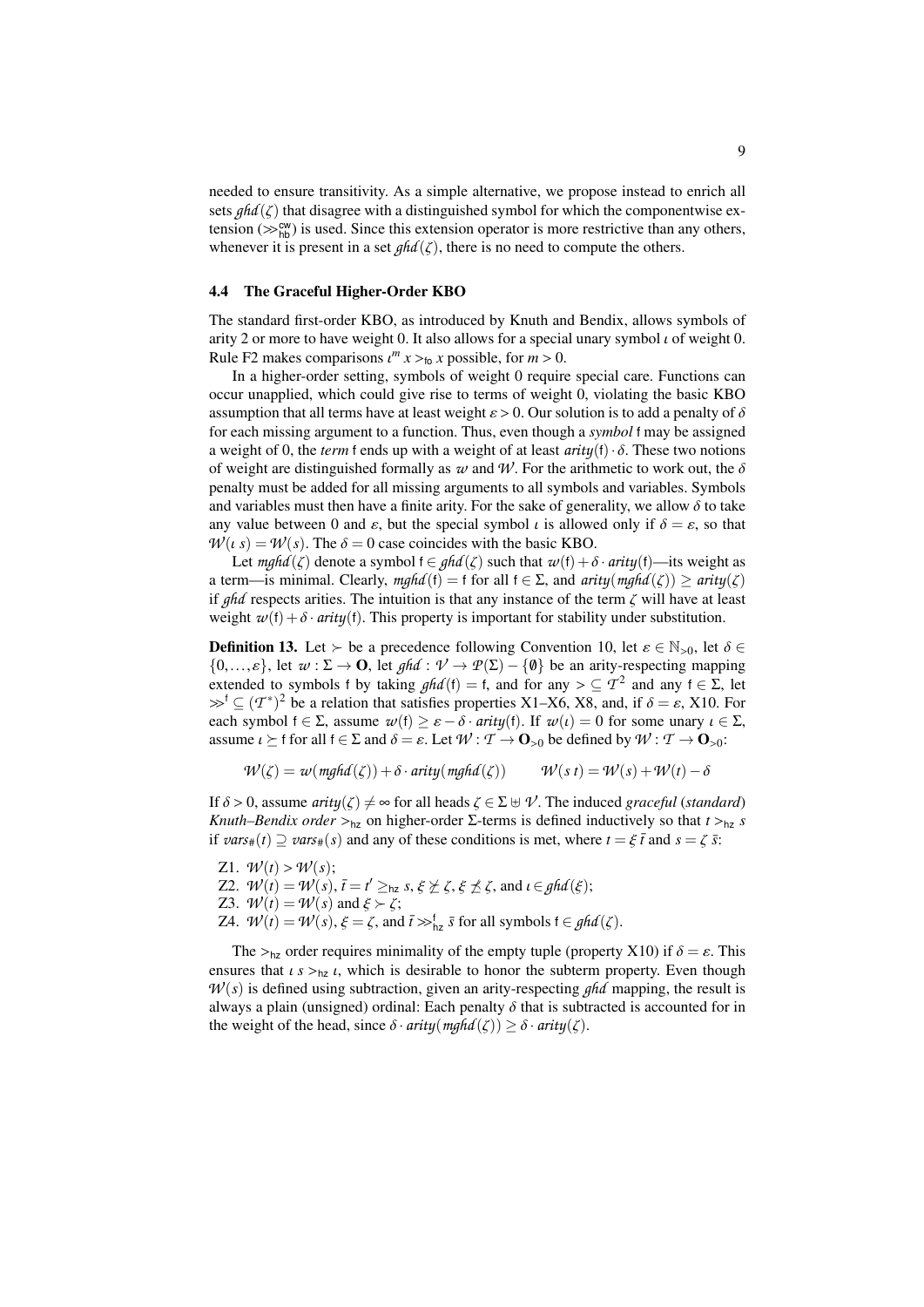Rule [Z2](#page-8-1) is more complicated than its first-order counterpart [F2,](#page-5-2) because it must cope with cases that cannot arise with first-order terms. The last three conditions of rule [Z2](#page-8-1) are redundant but make the calculus deterministic.

**Example 14.** The following examples illustrate how  $\iota$  and variables that can be instantiated by *ι* behave with respect to  $>_{hz}$ . Let *arity*(a) = *arity*(b) = 0, *arity*(f) = *arity*(*i*) =  $arity(x) = arity(y) = 1, \delta = \varepsilon, w(a) = w(b) = w(f) = \varepsilon, w(t) = 0, t \succ f \succ b \succ a$ , and  $ghd(x) = ghd(y) = \Sigma$ . The following comparisons hold, where  $m > 0$ :

| $\iota^m$ f $>_{\text{hz}}$ f    | $\iota^m x >_{\text{hz}} x$                          | $y^m$ f $>_{\text{hz}}$ f | $y^m x >_{\text{hz}} x$ |
|----------------------------------|------------------------------------------------------|---------------------------|-------------------------|
| $\iota^m$ (f a) $>_{\sf hz}$ f a | $\iota^m(x a) >_{hz} x a$                            | $y^m$ (f a) $>_{hz}$ f a  | $y^m(x a) >_{hz} x a$   |
| $\iota^m$ (f b) $>_{\sf hz}$ f a | $\iota^{m}(x\mathsf{b}) >_{\mathsf{hz}} x\mathsf{a}$ | $y^m$ (f b) $>_{hz}$ f a  | $y^m(x b) >_{hz} x a$   |

The first column is justified by rule [Z3.](#page-8-2) The remaining columns are justified by rule [Z2.](#page-8-1)

#### <span id="page-9-0"></span>4.5 The Graceful Higher-Order KBO with Argument Coefficients

The requirement that variables must occur at least as often in the greater term *t* than in the smaller term  $s \rightarrow \text{vars}_{\#}(t) \supset \text{vars}_{\#}(s)$  —drastically restrains KBO. For example, there is no way to compare the terms  $f x y y$  and  $g x x y$ , no matter which weights and precedences we assign to f and g.

The literature on transfinite KBO proposes argument (or subterm) coefficients to relax this limitation [\[33,](#page-17-17)[37\]](#page-18-4), but the idea is independent of the use of ordinals for weights; it has its origin in Otter's ad hoc term order [\[37,](#page-18-4) [38\]](#page-18-10). With each *m*-ary symbol  $f \in \Sigma$ , we associate *m* positive coefficients:  $\text{coeff} : \{1, ..., \text{arity}(f)\} \rightarrow \mathbf{O}_{>0}$ . We write  $\text{coeff}(f, i)$ <br>for  $\text{coeff}(i)$ . When computing the weight of  $f, g$ , such as weights of the arguments for  $\text{coef}_f(i)$ . When computing the weight of  $f s_1 \ldots s_m$ , the weights of the arguments  $s_1, \ldots, s_m$  are multiplied with  $\text{coeff}(f,1), \ldots, \text{coeff}(f,m)$ , respectively. The coefficients also affect variable counts; for example, by taking 2 as the coefficient attached to g's third argument, we can make g *x x y* larger than f *x y y*.

Argument coefficients are problematic for applied variables: When computing the weight of *x* a, what coefficient should be applied to a's weight? Our solution is to delay the decision by representing the coefficient as a fixed unknown. Similarly, we represent the weight of a term variable *x* by an unknown. Thus, given  $arity(x) = 1$ , the weight of the term *x* a is a polynomial  $w_x + k_x \mathcal{W}(a)$  over the unknowns  $w_x$  and  $k_x$ . In general, with each variable  $x \in V$ , we associate the unknown  $w_x \in O_{>0}$  and the family of unknowns  $\mathbf{k}_{x,i} \in \mathbf{O}_{>0}$  for  $i \in \mathbb{N}_{>0}$ ,  $i \leq$  *arity*(*x*), corresponding to *x*'s weight and argument coefficients, respectively. We let P denote the polynomials over these unknowns.

We extend *w* to variable heads,  $w : \Sigma \oplus \mathcal{V} \to \mathbf{P}$ , by letting  $w(x) = \mathbf{w}_x$ , and we extend *coef* to arbitrary terms  $s \in \mathcal{T}$ ,  $\text{coeff}_s : \{1, ..., \text{arity}(s)\} \to \mathbf{P}$ , by having

$$
coeff(x,i) = \mathbf{k}_{x,i} \qquad \qquad coeff(s\ t,i) = coeff(s,i+1)
$$

The second equation is justified by the observation that the *i*th argument of the term *s t* is the  $(i+1)$ st argument of *s*. Thus, the coefficient that applies to b in f a b (i.e., the first argument to f a, or the second argument to f) is  $\text{coef}(\text{fa}, 1) = \text{coef}(\text{f}, 2) = \mathbf{k}_{f,2}$ .

An assignment *A* is a mapping from the unknowns to the signed ordinals. (If  $\delta = 0$ , we can restrict the codomain to the plain ordinals.) The operator  $p|_A$  evaluates a polynomial *p* under an assignment *A*. An assignment *A* is *admissible* if  $\mathbf{w}_x|_A \geq w \left(\frac{mghd}{x}\right)$ 

10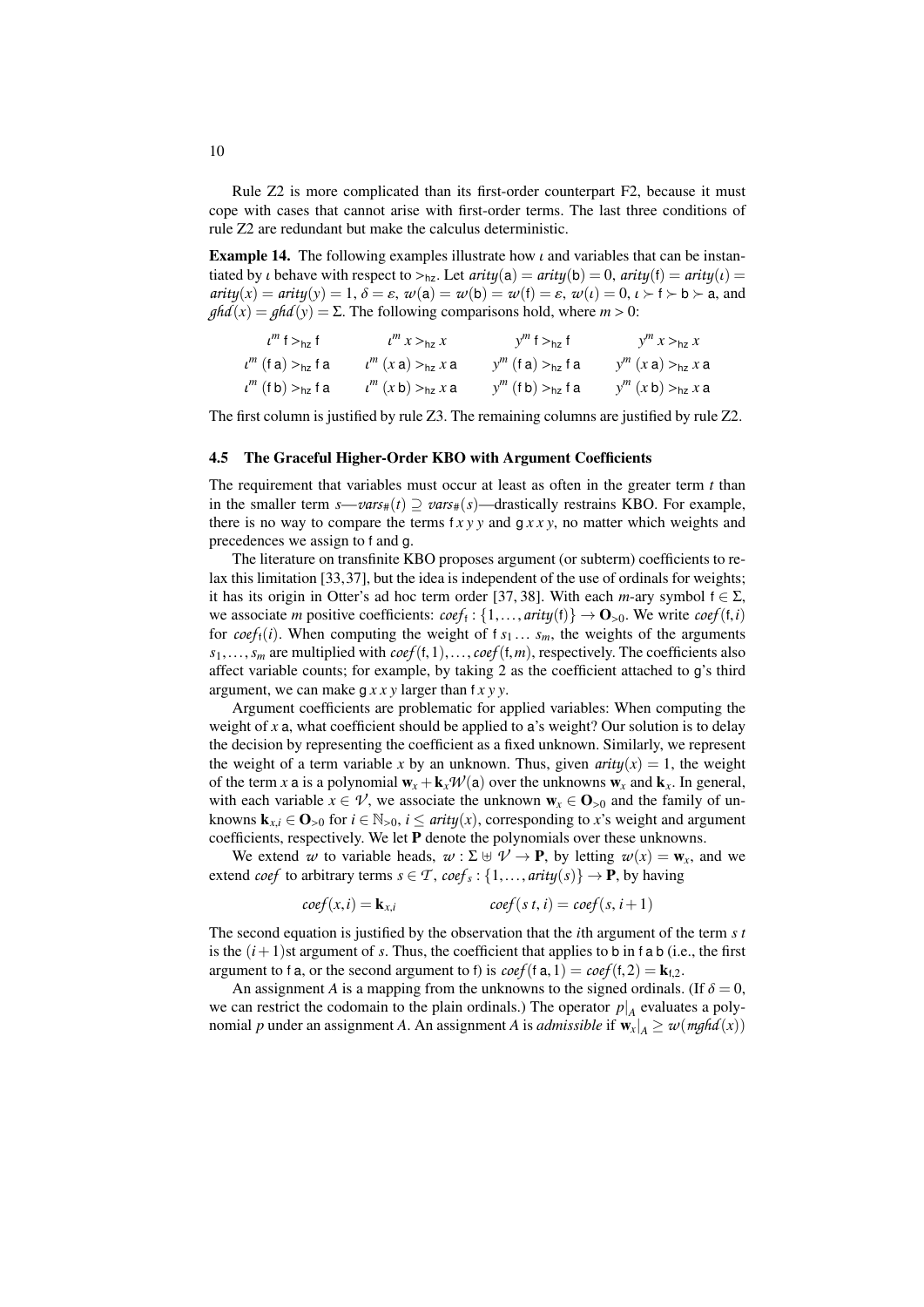and  $\mathbf{k}_{x,i}|_A \geq 1$  for all variables *x* and indices  $i \in \{1, ..., \text{arity}(x)\}$ . If there exists an upper<br>bound M on the coefficients *coef* (*s i*) we may also require  $\mathbf{k} \leq |A| \leq M$ . The  $M - 1$  case bound *M* on the coefficients *coef*(*s*,*i*), we may also require  $\mathbf{k}_{x,i}|_A \leq M$ . The  $M = 1$  case coincides with the standard KBO without argument coefficients coincides with the standard KBO without argument coefficients.

Given two polynomials *p*, *q*, we have *q* > *p* if and only if  $q|_A > p|_A$  for all admissible<br>gaments 4. Similarly, *q* > *n* if and only if *q*| > *n*|, for all admissible 4. assignments *A*. Similarly,  $q \ge p$  if and only if  $q|_A \ge p|_A$  for all admissible *A*.

**Definition 15.** Let  $\succ$  be a precedence following Convention [10,](#page-7-0) let  $\varepsilon \in \mathbb{N}_{>0}$ , let  $\delta \in$  $\{0,\ldots,\varepsilon\}$ , let  $\omega : \Sigma \to \mathbf{O}$ , let  $\text{coeff} : \Sigma \times \mathbb{N}_{>0} \to \mathbf{O}_{>0}$ , let  $\text{ghd} : \mathcal{V} \to \mathcal{P}(\Sigma) - \{\emptyset\}$  be an arity-respecting mapping extended to symbols f by taking  $ghd(f) = f$ , and for any > ⊆ *T*<sup>2</sup> and any  $f \in \Sigma$ , let  $\gg^f \subseteq (T^*)^2$  be a relation that satisfies properties [X1–](#page-3-4)[X6,](#page-3-3) [X8,](#page-3-8)<br>and if  $\delta = \varepsilon$ , X10. For each symbol  $f \in \Sigma$  assume  $\sigma u(f) > \varepsilon = \delta$ ,  $\sigma r(t)$  if  $\sigma u(x) = 0$ and, if  $\delta = \varepsilon$ , [X10.](#page-3-11) For each symbol  $f \in \Sigma$ , assume  $w(f) \geq \varepsilon - \delta \cdot \frac{arity(f)}{f}$ . If  $w(t) = 0$ for some unary  $\iota \in \Sigma$ , assume  $\iota \succ f$  for all  $f \in \Sigma$  and  $\delta = \varepsilon$ . Let  $\mathcal{W} : \mathcal{T} \to \mathbf{P}$  be defined by

 $W(\zeta s_1 ... s_m) = w(\zeta) + \delta \cdot (arity(mghd(\zeta)) - m) + \sum_{i=1}^m$  $\sum_{i=1}^{m} \text{coef}(\zeta, i) \cdot \mathcal{W}(s_i)$ 

If  $\delta > 0$ , assume *arity*( $\zeta$ )  $\neq \infty$  for all heads  $\zeta \in \Sigma \oplus \mathcal{V}$ . The induced *graceful* (*standard*) *Knuth–Bendix order* <sup>&</sup>gt;hc *with argument coefficients* on higher-order <sup>Σ</sup>-terms is defined inductively so that  $t >_{hc} s$  if any of these conditions is met, where  $t = \xi \bar{t}$  and  $s = \zeta \bar{s}$ .

<span id="page-10-4"></span><span id="page-10-3"></span><span id="page-10-1"></span>C1.  $W(t) > W(s)$ ; C2.  $W(t) \ge W(s)$ ,  $\bar{t} = t' \ge \ln s$ ,  $\xi \not\ge \zeta$ ,  $\xi \not\preceq \zeta$ , and  $\iota \in \mathcal{g}hd(\xi)$ ;<br>C3.  $W(t) > W(s)$  and  $\xi \succ \zeta$ ; C3.  $\mathcal{W}(t) \geq \mathcal{W}(s)$  and  $\xi \succ \zeta$ ; C4.  $W(t) \ge W(s)$ ,  $\xi = \zeta$ , and  $\bar{t} \gg_{\text{hc}}^t \bar{s}$  for all symbols  $f \in \text{ghd}(\zeta)$ .

<span id="page-10-2"></span>The weight comparisons amount to nonlinear polynomial constraints over the unknowns, which are interpreted universally. Rules  $C2-C4$  use  $\geq$  instead of  $=$  because  $W(s)$  and  $W(t)$  cannot always be compared precisely. For example, if  $W(s) = \varepsilon$  and  $W(t) = \mathbf{w}_y$ , we might have  $W(t) \geq W(s)$  but neither  $W(t) > W(s)$  nor  $W(t) = W(s)$ .

**Example 16.** Let  $ghd(x) = \sum$  for all variables *x*. Argument coefficients allow us to perform these comparisons:  $g x >_{hc} f x x$  and  $g x >_{hc} f x g$ . By taking  $\delta = 0$ ,  $\cos f(t, i) = 1$ for  $i \in \{1,2\}$ ,  $\text{coeff}(g,1) = 3$ , and  $w(f) = w(g) = \varepsilon$ , we have the constraints  $\varepsilon + 3w_x >$  $\varepsilon + 2w_x$  and  $\varepsilon + 3w_x > 2\varepsilon + w_x$ . Since  $w_x > \varepsilon$ , we can apply rule [C1](#page-10-3) in both cases.

The constraints are in general undecidable, but they can be underapproximated in various ways. A simple approach is to associate a fresh unknown with each monomial and systematically replace the monomials by their unknowns.

**Example 17.** We want to derive  $z(y(tx)) >_{hc} z(yx)$  using rule [C1.](#page-10-3) For  $\delta = 0$ , the constraint is  $w(f) \cdot k_{z,1}k_{y,1} + \cos(f(t,1) \cdot w(f) \cdot k_{z,1}k_{y,1}w_z > k_{z,1}k_{y,1}w_z$ . It can be under-<br>approximated by the linear constraint  $w(f) \cdot a + \cos(f(t,1) \cdot w(f) \cdot b > b$ , which is true approximated by the linear constraint  $w(f) \cdot a + \cos f(f, 1) \cdot w(f) \cdot b > b$ , which is true given the ranges of the coefficients and unknowns involved.

# <span id="page-10-0"></span>5 Properties

We now state and prove the main properties of our KBO with argument coefficients,  $>_{hc}$ . The proofs carry over easily to the two simpler orders,  $>_{hb}$  and  $>_{hz}$ . Many of the proofs are inspired by Baader and Nipkow [\[3\]](#page-16-7) and Zantema [\[51\]](#page-18-7).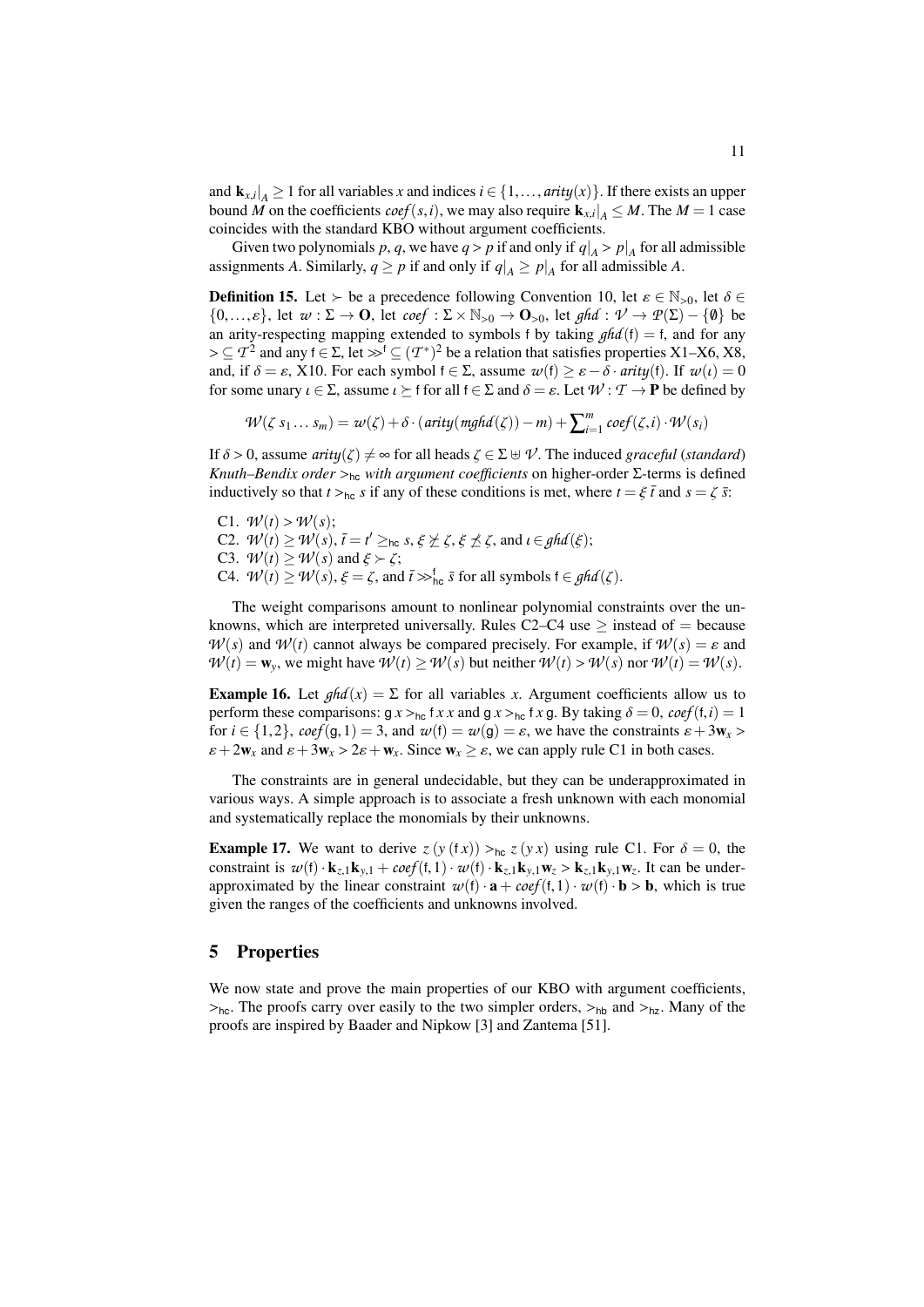## <span id="page-11-1"></span>**Theorem 18 (Irreflexivity).**  $s \nsim_{hc} s$ .

*Proof.* By strong induction on |s|. Assume  $s >_{hc} s$  and let  $s = \zeta \bar{s}$ . Clearly, due to the irreflexivity of  $\succ$ , the only rule that could possibly derive  $s \succ_{hc} s$  is [C4.](#page-10-2) Hence,  $\bar{s} \gg_{hc}^{\dagger} \bar{s}$ <br>for some  $f \in gh(d/\zeta)$ . On the other hand, by the induction hypothesis  $\searrow_{c}$ , is irreflexive for some  $f \in ghd(\zeta)$ . On the other hand, by the induction hypothesis ><sub>hc</sub> is irreflexive on the arguments  $\bar{s}$  of f. Since  $\gg^{\dagger}$  preserves irreflexivity (property [X3\)](#page-3-10), we must have  $\bar{s} \not\gg^{\dagger}$ .  $\bar{s}$ , a contradiction.  $\bar{s} \gg_{\text{hc}}^{\text{f}} \bar{s}$ , a contradiction. u

<span id="page-11-0"></span>**Lemma 19.** *If*  $t >_{hc} s$ , *then*  $W(t) \geq W(s)$ .

<span id="page-11-2"></span>**Theorem 20** (Transitivity). *If*  $u >_{\text{hc}} t$  *and*  $t >_{\text{hc}} s$ , *then*  $u >_{\text{hc}} s$ .

*Proof.* By well-founded induction on the multiset  $\{|s|, |t|, |u|\}$  with respect to the multiset extension of  $>$  on N. Let  $u = \chi \bar{u}$ ,  $t = \xi \bar{t}$ , and  $s = \zeta \bar{s}$ . By Lemma [19,](#page-11-0) we have  $W(u) \ge W(t) \ge W(s)$ . If either  $u >_{\text{hc}} t$  or  $t >_{\text{hc}} s$  was derived by rule [C1,](#page-10-3) we get  $u >_{\text{hc}} s$ by rule [C1.](#page-10-3) The remaining nine cases are quite tedious to prove, especially the case where both *u* ><sub>hc</sub> *t* and *t* ><sub>hc</sub> *s* are derived by rule [C2.](#page-10-1) We refer to our report [\[7\]](#page-16-5) and to the Isabelle formalization [6] for the full proof. the Isabelle formalization  $[6]$  for the full proof.

By Theorems [18](#page-11-1) and [20,](#page-11-2)  $>_{hc}$  is a partial order. In the remaining proofs, we will often leave applications of these theorems (and of antisymmetry) implicit.

#### <span id="page-11-3"></span>**Lemma 21.** *s*  $t >_{hc} t$ .

*Proof.* By strong induction on |t|. First, we have  $\mathcal{W}(s t) \geq \mathcal{W}(t)$ , as required to apply rule [C2](#page-10-1) or [C3.](#page-10-4) If  $W(st) > W(t)$ , we derive  $st >_{hc} t$  by rule [C1.](#page-10-3) Otherwise, there must exist an assignment *A* such that  $\mathcal{W}(s|t)|_A = \mathcal{W}(t)|_A$ . This can happen only if  $\mathcal{W}(s)|_A =$  $\delta = \varepsilon$ , which in turns means that  $\iota \in \mathcal{ghd}(\hat{hd}(s))$ . Since  $\iota$  is the maximal symbol for  $\succ$ , either  $hd(s) = hd(t)$ ,  $hd(s) > hd(t)$ , or the two heads are incomparable. The last two possibilities are easily handled by appealing to rule [C2](#page-10-1) or [C3.](#page-10-4) If  $hd(s) = hd(t) = \zeta$ , then *t* must be of the form  $\zeta$  or  $\zeta t'$ , with  $\iota \in \mathfrak{ghd}(\zeta)$ . In the  $t = \zeta$  case, we have  $\zeta \gg_{\text{hc}}^{\text{f}}(\zeta)$  for all  $t \in \Sigma$  by minimality of the empty tuple (property X10). In the  $t = \zeta t'$  case, we have all  $f \in \Sigma$  by minimality of the empty tuple (property [X10\)](#page-3-11). In the  $t = \zeta t'$  case, we have  $t \searrow t'$  by the induction hypothesis and hence  $t \searrow t'$  for any  $t \in \Sigma$  by compatibility *t* >hc *t'* by the induction hypothesis and hence  $t \gg_{\text{hc}}^t t'$  for any  $f \in \Sigma$  by compatibility with tuple contexts (property X6) together with irreflexibility (Theorem 18). In both with tuple contexts (property [X6\)](#page-3-3) together with irreflexibility (Theorem [18\)](#page-11-1). In both cases,  $\zeta t >_{hc} \zeta t'$  by rule [C4.](#page-10-2)

<span id="page-11-4"></span>**Lemma 22.** *s*  $t >_{hc} s$ .

*Proof.* If  $W(st) > W(s)$ , the desired result can be derived using [C1.](#page-10-3) Otherwise, we have  $W(s t) \geq W(s)$  and  $\delta = \varepsilon$ . The desired result follows from rule [C4,](#page-10-2) compatibility with prepending (property [X8\)](#page-3-8), and minimality of the empty tuple (property [X10\)](#page-3-11).  $\square$ 

**Theorem 23** (Subterm Property). If *s* is a proper subterm of *t*, then  $t >_{hc} s$ .

*Proof.* By structural induction on *t*, exploiting Lemmas [21](#page-11-3) and [22](#page-11-4) and transitivity.  $\square$ 

The first-order KBO satisfies compatibility with  $\Sigma$ -operations. A slightly more general property holds for  $>_{hc}$ :

**Theorem 24** (Compatibility with Functions). *If*  $t' >_{hc} t$ , *then s*  $t'$  *u*̃ $>_{hc} s t$  *u*̃.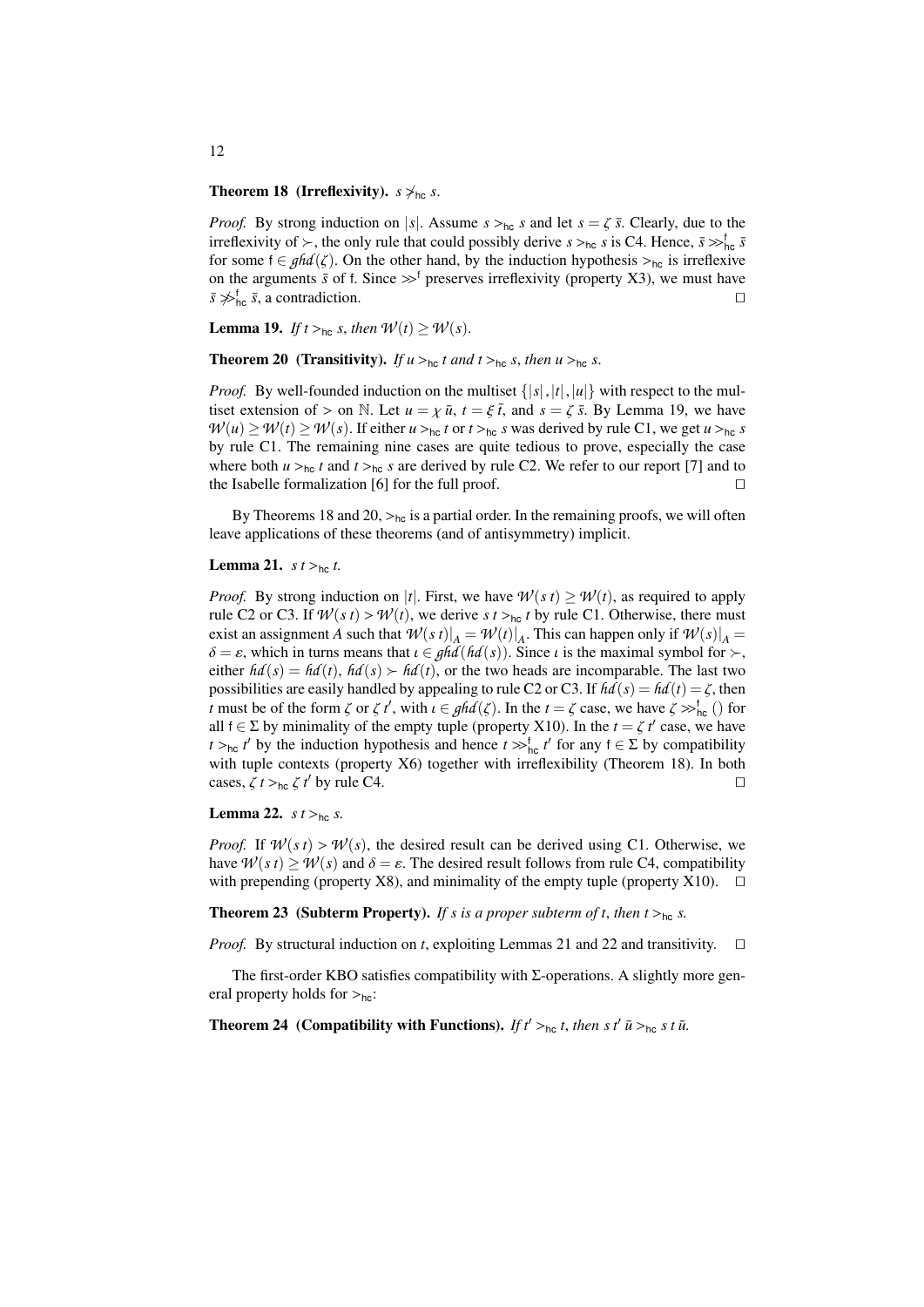*Proof.* By induction on the length of  $\bar{u}$ . The base case,  $\bar{u} = ()$ , follows from rule [C4,](#page-10-2) Lemma [19,](#page-11-0) compatibility of  $\gg^f$  with tuple contexts (property [X6\)](#page-3-3), and irreflexivity of  $>$ <sub>hc</sub>. In the step case,  $\bar{u} = \bar{u}' \cdot u$ , we have  $\mathcal{W}(s t' \bar{u}') \geq \mathcal{W}(s t \bar{u}')$  from the induction hy-<br>pothesis together with Lemma 19. Hence  $\mathcal{W}(s t' \bar{u}) > \mathcal{W}(s t \bar{u})$  by the definition of  $\mathcal{W}$ pothesis together with Lemma [19.](#page-11-0) Hence  $\mathcal{W}(s t^{\dagger} \bar{u}) > \mathcal{W}(s t \bar{u})$  by the definition of  $\mathcal{W}$ . Thus, we can apply rule [C4,](#page-10-2) again exploiting compatibility of  $\gg^{\dagger}$  with contexts.  $\Box$ 

To build arbitrary higher-order contexts, we also need compatibility with arguments. This property can be used to rewrite subterms such as f a in f a b using a rewrite rule  $f x \rightarrow t_x$ . The property holds unconditionally for  $>_{hb}$  and  $>_{hz}$  but not for  $>_{hc}$ : *s'*  $>_{hc}$  *s* does not imply  $s' t >_{hc} s t$  because the occurrence of *t* may weigh more as an argument does not imply  $s' t >_{hc} s t$ , because the occurrence of *t* may weigh more as an argument<br>to *s* than to  $s'$ . By restricting the coefficients of *s* and  $s'$ , we get a weaker property: to *s* than to  $s'$ . By restricting the coefficients of  $s$  and  $s'$ , we get a weaker property:

<span id="page-12-2"></span>**Theorem 25 (Compatibility with Arguments).** Assume that  $\gg^{\dagger}$  is compatible with annending (property X9) for every symbol  $f \in \sum H g' \succcurlyeq$ , s and coef(g' 1)  $\gt$  coef(g.1) *appending* (*property X9*) *for every symbol*  $f \in \Sigma$ . *If*  $s' >_{hc} s$  *and*  $coef(s', 1) \geq coef(s, 1)$ , then  $s' \in S$ . if *then*  $s'$   $t >_{hc} s$  *t.* 

*Proof.* If  $s' >_{hc} s$  was derived by rule [C1,](#page-10-3) by exploiting *coef*( $s', 1$ )  $\ge$  *coef*( $s, 1$ ) and the definition of  $\mathcal{U}'$ , we can apply rule C1 to get the desired result. Otherwise, we have definition of  $W$ , we can apply rule [C1](#page-10-3) to get the desired result. Otherwise, we have  $W(s') \geq W(s)$  by Lemma [19](#page-11-0) and hence  $W(s' | t) \geq W(s t)$ . Due to the assumption that  $\text{coeff}(s', 1)$  is defined,  $s' >_{\text{hc}} s$  cannot have been derived by rule [C2.](#page-10-1) If  $s' >_{\text{hc}} s$  was derived by rule C3. If  $s' >_{\text{hc}} s$  was derived by rule C3. derived by rule [C3,](#page-10-4) we get the desired result by rule [C3.](#page-10-4) If  $s' >_{hc} s$  was derived by rule C4 we get the result by rule C4 together with property X9 [C4,](#page-10-2) we get the result by rule [C4](#page-10-2) together with property  $X9$ .

The next theorem, stability under substitution, depends on a substitution lemma connecting term substitutions and polynomial unknown assignments.

<span id="page-12-1"></span>**Definition 26.** The *composition*  $A \circ \sigma$  of a substitution  $\sigma$  and an assignment *A* is defined by  $(A \circ \sigma)(\mathbf{w}_x) = \mathcal{W}(x\sigma)|_A - \delta \cdot \text{arity}(\text{mghd}(x))$  and  $(A \circ \sigma)(\mathbf{k}_{x,i}) = \text{coeff}(x\sigma, i)|_A$ .

<span id="page-12-0"></span>**Lemma 27** (Substitution). Let  $\sigma$  be a substitution that respects the mapping ghd. *Then*  $\mathcal{W}(s\sigma)|_A = \mathcal{W}(s)|_{A \circ \sigma}$ .

**Theorem 28** (Stability under Substitution). *If*  $t >_{hc} s$ , *then*  $t\sigma >_{hc} s\sigma$  *for any substitution* σ *that respects the mapping ghd*.

*Proof.* By well-founded induction on the multiset  $\{|s|, |t|\}$  with respect to the multiset extension of  $>$  on  $\mathbb N$ . We present only two of the four cases.

If  $t >_{hc} s$  was derived by rule [C1,](#page-10-3)  $W(t) > W(s)$ . Hence,  $W(t)|_{A \circ \sigma} > W(s)|_{A \circ \sigma}$ , and the substitution lemma (I emma 27), we get  $W(t\sigma) > W(s\sigma)$ . The desired result by the substitution lemma (Lemma [27\)](#page-12-0), we get  $W(t\sigma) > W(s\sigma)$ . The desired result,  $t\sigma >_{hc} s\sigma$ , follows by rule [C1.](#page-10-3)

If  $t >_{\text{hc}} s$  was derived by rule [C4,](#page-10-2) we have  $W(t) \ge W(s)$ ,  $hd(t) = hd(s) = \zeta$ , and  $\arg s(t) \gg_{\text{hc}}^t \arg s(s)$  for all  $t \in \text{ghd}(\zeta)$ . Since  $\sigma$  respects  $\text{ghd}$ , we have the inclusion  $\text{ghd}(\text{hd}(\text{sc})) \subset \text{ghd}(\zeta)$ . We apply preservation of stability of  $\gg^t$  (property X2) to de $ghd(hd(s\sigma)) \subseteq ghd(\zeta)$ . We apply preservation of stability of  $\gg_{\text{loc}}^{\mathfrak{f}}$  (property [X2\)](#page-3-0) to de-<br>rive *aras(t)*  $\tau \gg_{\text{loc}}^{\mathfrak{f}}$  aras(s) $\tau$  for all  $f \in ghd(hd(s\sigma)) \subset ghd(\zeta)$ . This step requires that rive *args*(*t*) $\sigma \gg_{\text{hc}}^t args(s)\sigma$  for all  $f \in \text{ghd}(hd(s\sigma)) \subseteq \text{ghd}(\zeta)$ . This step requires that  $f' \sim s'$  implies  $f \circ \tau \sim s' \sigma$  for all  $s' \neq s' \in \text{area}(s) \cup \text{area}(t)$ , which follows from the induction  $t' > s'$  implies  $t' \sigma > s' \sigma$  for all  $s', t' \in \arg(s) \cup \arg(s(t))$ , which follows from the induction<br>hypothesis. From  $\arg(t) \sigma > t$ ,  $\arg(s) \sigma$ , we get  $\arg(t \sigma) = \arg(s') \sigma$ ,  $\arg(s(t) \sigma > t$ hypothesis. From  $args(t)\sigma \gg_{\text{hc}}^t arg(s)\sigma$ , we get  $args(t)\sigma = args(\zeta)\sigma \cdot args(t)\sigma \gg_{\text{hc}}^t args(\zeta)$  $\arg s(\zeta)\sigma \cdot \arg s(s)\sigma = \arg s(s\sigma)$  by compatibility with prepending (property [X8\)](#page-3-8). Finally, we apply rule C4. nally, we apply rule [C4.](#page-10-2)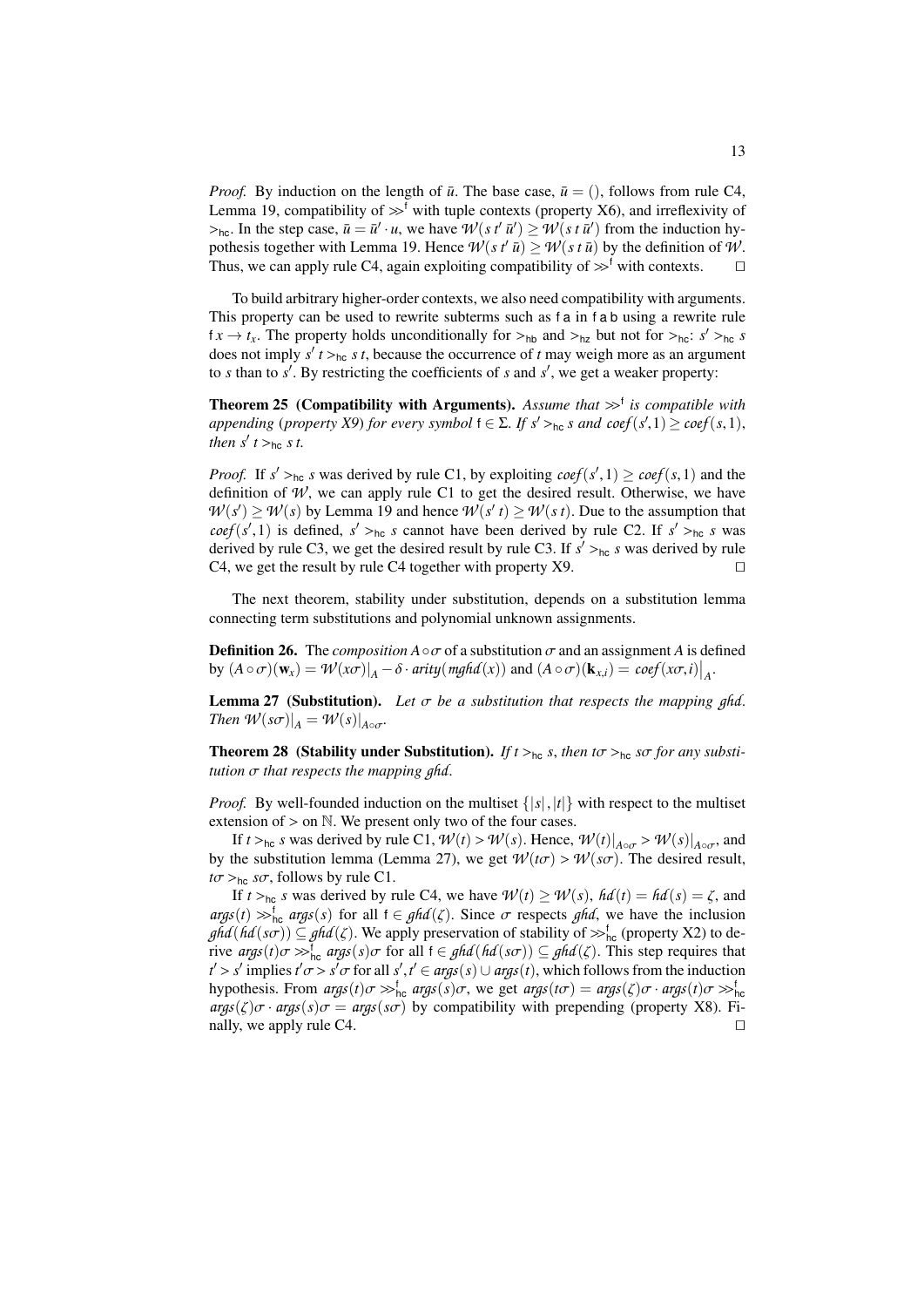The use of signed ordinals is crucial for Definition [26](#page-12-1) and Lemma [27.](#page-12-0) Consider the signature  $\Sigma = \{f, g\}$  where *arity*(f) = 3, *arity*(g) = 0,  $w(f) = 1$ , and  $w(g) = \omega$ . Assume  $\delta = \varepsilon = 1$ . Let  $x \in V$  be an arbitrary variable such that  $ghd(x) = \Sigma$ ; clearly, *mghd*(*x*) = f. Let *A* be an assignment such that  $A(x) = w(\text{mghd}(x)) = w(f) = 1$ , and let  $\sigma$  be a substitution that maps x to g. A negative coefficient arises when we compose  $\sigma$  with *A*:  $(A \circ \sigma)(x) = \mathcal{W}(\mathfrak{g}) - \delta \cdot \text{arity}(\mathfrak{f}) = \mathcal{w}(\mathfrak{g}) + \delta \cdot \text{arity}(\mathfrak{g}) - \delta \cdot \text{arity}(\mathfrak{f}) = \omega - 3.$ However, if we fix  $\delta = 0$ , we can use plain ordinals throughout.

**Theorem 29** (Ground Totality). Assume  $\gg^{\dagger}$  preserves totality (property *X7*) for every *symbol*  $f \in \Sigma$ , *and let s,t be ground terms. Then either*  $t \geq_{hc} s$  *or*  $t \leq_{hc} s$ .

*Proof.* By strong induction on  $|s| + |t|$ . Let  $t = g \bar{t}$  and  $s = f \bar{s}$ . If  $\mathcal{W}(s) \neq \mathcal{W}(t)$ , then either  $W(t) > W(s)$  or  $W(t) < W(s)$ , since the weights of ground terms contain no polynomial unknowns. Hence, we have  $t >_{hc} s$  or  $t <_{hc} s$  by rule [C1.](#page-10-3) Otherwise,  $W(s) =$ *W*(*t*). If  $f \neq g$ , then either  $g \succ f$  or  $g \prec f$ , and we have  $t >_{hc} s$  or  $t <_{hc} s$  by rule [C3.](#page-10-4) Otherwise,  $g = f$ . By preservation of totality (property [X7\)](#page-3-9), we have either  $\bar{t} \gg_{\text{loc}}^f \bar{s}$ ,  $\bar{s}$ ,  $\bar{t}$ ,  $\bar{s}$ ,  $\bar{t}$ ,  $\bar{s}$ ,  $\bar{t}$ ,  $\bar{s}$ ,  $\bar{t}$ ,  $\bar{t}$ ,  $\bar{t}$ ,  $\bar{t}$ ,  $\bar{t}$ ,  $\bar{t}$ ,  $\bar{t}$ ,  $\bar{t}$  <  $\leq$   $\frac{t}{\ln a}$ ,  $\bar{s}$ , or  $\bar{s} = \bar{t}$ . In the first two cases, we have  $t >_{\ln a} s$  or  $t <_{\ln a} s$  by rule [C4.](#page-10-2) In the third case, we have  $s = t$ .

**Theorem 30 (Well-foundedness).** *There exists no infinite chain*  $s_0 >_{hc} s_1 >_{hc} \cdots$ .

*Proof.* The proof largely follows Zantema [\[51\]](#page-18-7). We assume that there exists a chain  $s_0 >_{hc} s_1 >_{hc} \cdots$  and show that this leads to a contradiction. Without loss of generality, we can assume that the chain has the form  $f\bar{u}_0 >_{hc} f\bar{u}_1 >_{hc} \cdots$ , where elements of the chain all have the same weight and the arguments in  $\bar{u}_i$  are not part of any infinite descending chains of their own. From the weight, we derive an upper bound on the numbers of arguments  $|\bar{u}_i|$ . By bounded preservation of well-foundedness (Lemma [3\)](#page-3-5),  $\gg_{\text{hc}}^f$  is well founded.

## <span id="page-13-0"></span>6 Formalization

The definitions and the proofs presented in this paper have been fully formalized in Isabelle/HOL [\[40\]](#page-18-11) and are part of the *Archive of Formal Proofs* [\[6\]](#page-16-8). The formal development relies on no custom axioms; at most local assumptions such as " $\succ$  is a wellfounded total order on  $\Sigma$ " are made. The development focuses on two KBO variants: the transfinite  $>_{hc}$  with argument coefficients and the restriction of  $>_{hz}$  to natural number weights. The use of Isabelle, including its model finder Nitpick [\[14\]](#page-16-9) and a portfolio of automatic theorem provers [\[13\]](#page-16-3), was invaluable for designing the orders, proving their properties, and carrying out various experiments.

The basic infrastructure for  $\lambda$ -free higher-order terms and extension orders is shared with our formalization of the  $\lambda$ -free higher-order RPO [\[15\]](#page-17-18). Beyond standard Isabelle libraries, the formal proof development also required polynomials and ordinals. For the polynomials, we used Sternagel and Thiemann's *Archive of Formal Proofs* entry [\[42\]](#page-18-12). For the ordinals, we developed our own library, with help from Mathias Fleury and Dmitriy Traytel [\[11\]](#page-16-10). Syntactic ordinals are isomorphic to the hereditarily finite multisets, which can be defined easily using Isabelle's (co)datatype definitional package [\[12\]](#page-16-11):

datatype *hmultiset* = HMSet (*hmultiset multiset*)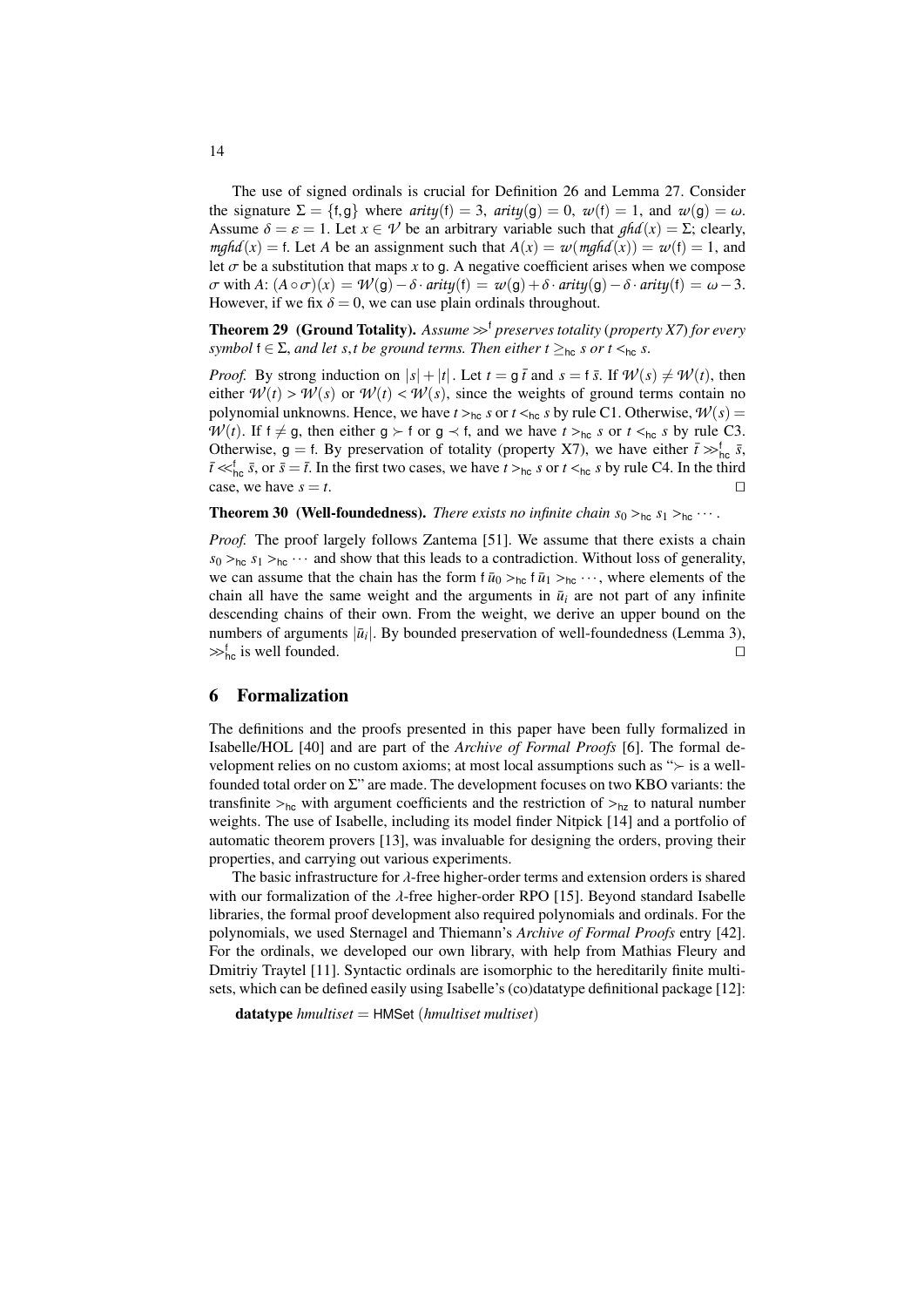The above command introduces a type *hmultiset* generated freely by the constructor HMSet : *hmultiset multiset* → *hmultiset*, where *multiset* is Isabelle's unary (postfix) type constructor of finite multisets. A syntactic ordinal  $\sum_{i=1}^{m} \omega^{\alpha_i} k_i$  is represented by the multiset consisting of *k*<sub>1</sub> copies of  $\alpha_1$ , *k*<sub>2</sub> copies of  $\alpha_2$ , ..., *k<sub>m</sub>* copies of  $\alpha_m$ . Accordingly,<br>  $0 - \text{HMSet} \{1\} = \text{HMSet} \{0\}$ ,  $5 - \text{HMSet} \{0, 0, 0, 0\}$ , and  $2\omega - \text{HMSet} \{1, 1\}$ . Signed  $0 =$  HMSet  $\{ \}, 1 =$  HMSet  $\{0\}, 5 =$  HMSet  $\{0,0,0,0,0\}$ , and  $2\omega =$  HMSet  $\{1,1\}$ . Signed syntactic ordinals are defined as finite signed multisets of *hmultiset* values. Signed (or hybrid) multisets generalize standard multisets by allowing negative multiplicities [\[5\]](#page-16-12).

# <span id="page-14-0"></span>7 Examples

Notwithstanding our focus on superposition, we can use  $>_{hc}$  or its special cases  $>_{hb}$  and  $>_{\text{hz}}$  to show the termination of  $\lambda$ -free higher-order term rewriting systems or, equivalently, applicative term rewriting systems [\[29\]](#page-17-13). To establish termination of a term rewriting system, it suffices to show that all of its rewrite rules  $t \rightarrow s$  can be oriented as  $t > s$  by a single *reduction order*: a well-founded partial order that is compatible with contexts and stable under substitutions. If the order additionally enjoys the subterm property, it is called a *simplification order*. Under the proviso that *ghd* honestly captures the set of ground heads that may arise when instantiating the variables, the order  $>_{hz}$  is a simplification order. By contrast,  $>_{hc}$  is not even a reduction order since it lacks compatibility with arguments. Nonetheless, the conditional Theorem [25](#page-12-2) is sufficient if the outermost heads are fully applied or if their pending argument coefficients are known and suitable [\[16,](#page-17-2) Sect. 5].

In the examples below, unless specified otherwise,  $\delta = 0$ ,  $\varepsilon = 1$ ,  $w(f) = 1$ , and  $\gg^f$ is the length-lexicographic order, for all symbols f.

Example 31. Consider the following system [\[16,](#page-17-2) Example 23], where *f* is a variable:

 $\mathsf{insert}\,(f\,n)\,(\mathsf{image}\,f\,A)\stackrel{1}{\to}\mathsf{image}\,f\,(\mathsf{insert}\,n\,A)$  square  $n$ square  $n \stackrel{2}{\rightarrow}$  times *n n* 

Rule 1 captures a set-theoretic property:  $\{f(n)\} \cup f[A] = f[\{n\} \cup A]$ , where  $f[A]$  denotes the image of set *A* under function *f*. We can prove this system terminating using  $>_{hc}$ . By letting  $w$ (square) = 2 and *coef*(square, 1) = 2, both rules can be oriented by [C1.](#page-10-3) Rule 2 is beyond the reach of the orders  $>_{\text{ap}}$ ,  $>_{\text{hb}}$ , and  $>_{\text{hz}}$ , because there are too many occurrences of *n* on the right-hand side. The system is also beyond the scope of the uncurrying approach of Hirokawa et al. [\[24\]](#page-17-12), because of the applied variable *f* on the left-hand side of rule 1.

<span id="page-14-1"></span>Example 32. The following system specifies map functions on ML-style option and list types, each equipped with two constructors:

 $\mathsf{p} \in \mathsf{p}$   $f$  None  $\overline{\mathsf{p}}$   $f$   $(\mathsf{Some} \; n) \stackrel{?}{\rightarrow} \mathsf{Some} \; (f \; n)$  $\mathsf{map}\, f$  Nil  $\overset{3}{\rightarrow}$  Nil  $\qquad \qquad \mathsf{map}\, f$  (Cons  $m\, m s) \overset{4}{\rightarrow} \mathsf{Cons}\, (f\, m)$  (map  $f\, m s)$ 

Rules 1–3 are easy to orient using [C1,](#page-10-3) but rule 4 is beyond the reach of all KBO variants. To compensate for the two occurrences of the variable *f* on the right-hand side, we would need a coefficient of at least 2 on map's first argument, but the coefficient would also make the recursive call map *f* heavier on the right-hand side.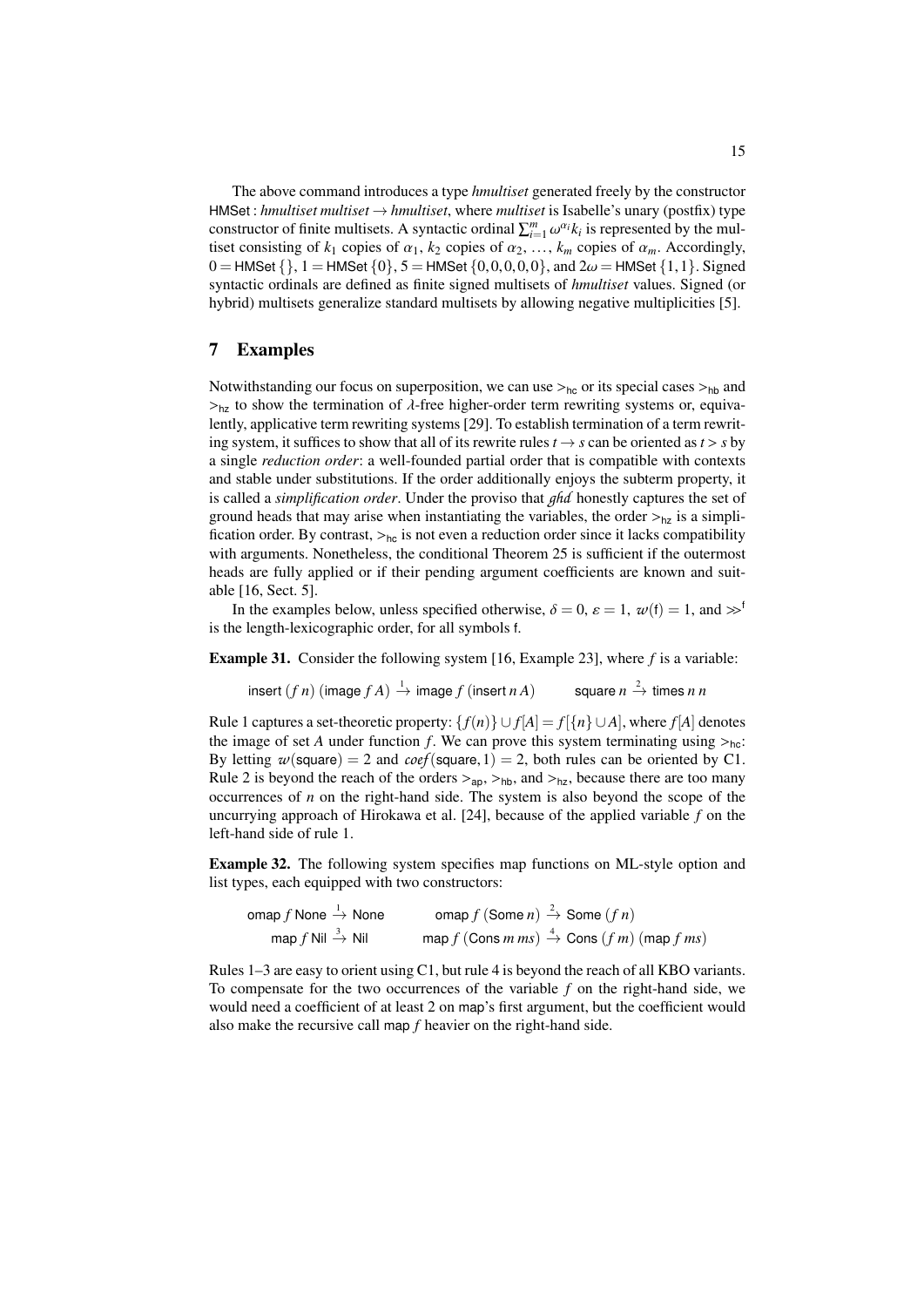The limitation affecting the map function in Example [32](#page-14-1) prevents us from using KBO to prove termination of most of the term rewriting systems we used to demonstrate our RPO [\[16\]](#page-17-2). Moreover, the above examples are easy for modern first-order termination provers, which use uncurrying techniques [\[24,](#page-17-12) [43\]](#page-18-13) to transform applicative rewrite systems into functional systems that can be analyzed by standard techniques. This is somewhat to be expected: Even with transfinite weights and argument coefficients, KBO tends to consider syntactically smaller terms smaller. However, for superposition, this limitation might be a strength. The calculus's inferences and simplifications rely on the term order to produce smaller and smaller terms (and literals and clauses). Using KBO, the terms will typically be syntactically smaller as well. This is desirable, because many algorithms and data structures do not scale well in term size.

Moreover, for superposition, the goal is not to orient a given set of equations in a particular way, but rather to obtain either  $t > s$  or  $t < s$  for a high percentage of terms *<sup>s</sup>*, *<sup>t</sup>* arising during proof search, quickly. The first-order KBO can be implemented so that it takes linear time to compute in the size of the terms [\[36\]](#page-18-14). The same techniques are easy to generalize to our KBO variants, if we use the approach discussed at the end of Sect. [4.3](#page-6-0) to compare the arguments of variable heads.

# 8 Conclusion

When designing the KBO variants  $>_{hb}$ ,  $>_{hz}$ , and  $>_{hc}$  and the RPO variants that preceded them [\[16\]](#page-17-2), we aimed at full coincidence with the first-order case. Our goal is to gradually transform existing first-order automatic provers into higher-order provers. By carefully generalizing the proof calculi and data structures, we aim at designing provers that behave exactly like first-order provers on first-order problems, perform mostly like first-order provers on higher-order problems that are mostly first-order, and scale up to arbitrary higher-order problems.

An open question is, *What is the best way to cope with* λ*-abstraction in a superposition prover?* The Leo-III prover [\[49\]](#page-18-15) relies on the computability path order [\[17\]](#page-17-6) to reduce the search space; however, the order lacks many of the properties needed for completeness. With its stratified architecture, Otter- $\lambda$  [\[8\]](#page-16-13) is closer to what we are aiming at, but it is limited to second-order logic and offers no completeness guarantees.

A simple approach to  $\lambda$ -abstractions is to encode them using SK combinators [\[47\]](#page-18-16). This puts a heavy burden on the superposition machinery (and is a reason why HOLy-Hammer and Sledgehammer are so weak on higher-order problems). We could alleviate some of this burden by making the prover aware of the combinators, implementing higher-order unification and other algorithms specialized for higher-order reasoning in terms of them. A more appealing approach may be to employ a lazy variant of  $\lambda$ -lifting [\[27\]](#page-17-19), whereby fresh symbols f and definitions  $f \overline{x} \approx t$  are introduced during proof search. Argument coefficients could be used to orient the definition as desired. For example,  $\lambda x$ .  $x + x + x$  could be mapped to a symbol g with an argument coefficient of 3 and a sufficiently large weight to ensure that  $g x \approx x + x + x$  is oriented from left to right. However, it is not even clear that a left-to-right orientation is suitable here. Since superposition provers generally work better on syntactically small terms, it might be preferable to fold the definition of g whenever possible rather than unfold it.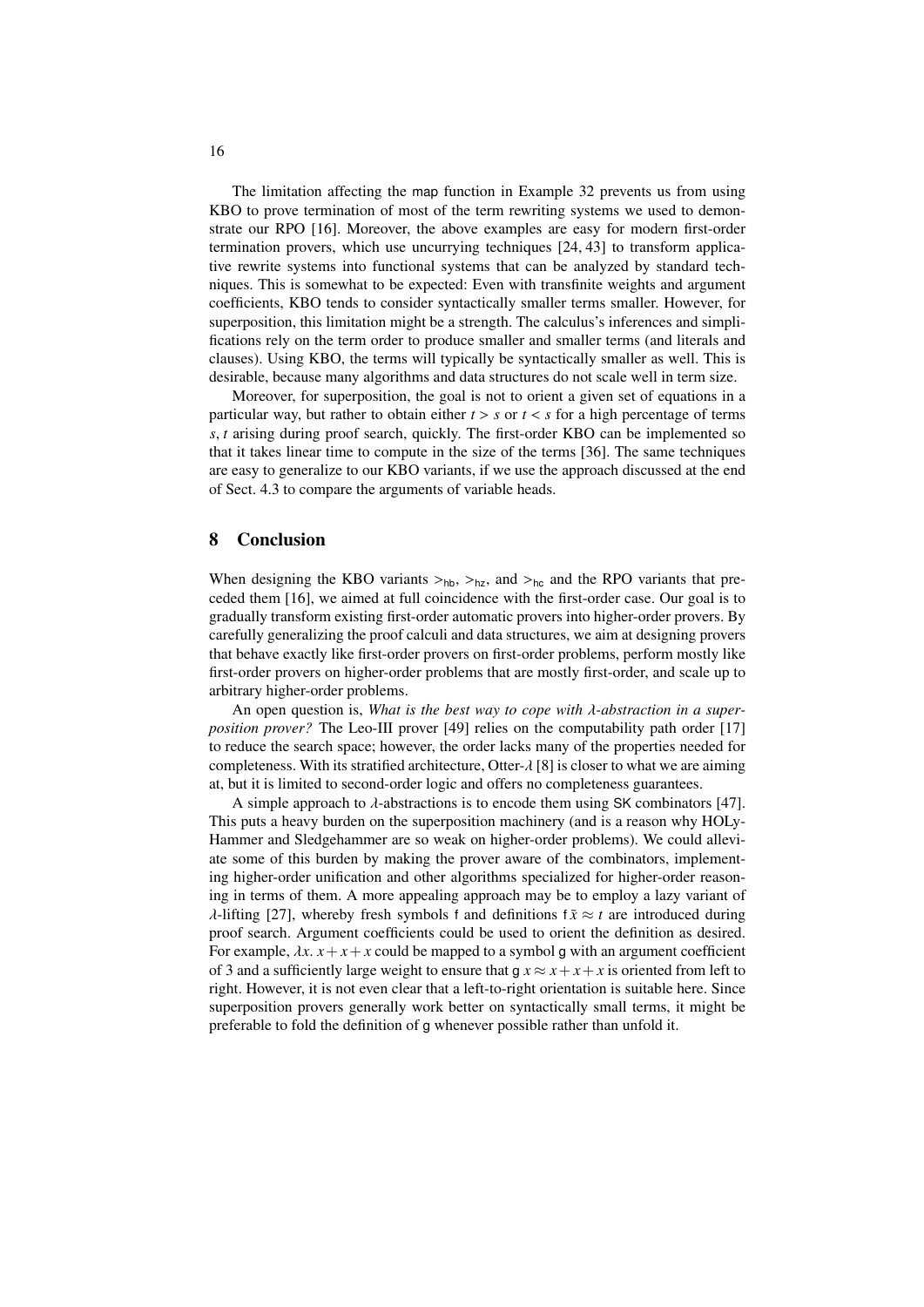Acknowledgment. We are grateful to Stephan Merz, Tobias Nipkow, and Christoph Weidenbach for making this research possible; to Mathias Fleury and Dmitriy Traytel for helping us formalize the syntactic ordinals; to Andrei Popescu and Christian Sternagel for advice with extending a partial well-founded order to a total one in the mechanized proof of Lemma [3;](#page-3-5) to Andrei Voronkov for the enlightening discussion about KBO at the IJCAR 2016 banquet; and to Carsten Fuhs, Mark Summerfield, and the anonymous reviewers for suggesting many textual improvements.

Blanchette has received funding from the European Research Council (ERC) under the European Union's Horizon 2020 research and innovation program (grant agreement No. 713999, Matryoshka). Wand is supported by the Deutsche Forschungsgemeinschaft (DFG) grant Hardening the Hammer (NI 491/14-1).

#### References

- <span id="page-16-2"></span>[1] P. B. Andrews and E. L. Cohen. Theorem proving in type theory. In R. Reddy, editor, *International Joint Conference on Artificial Intelligence (IJCAI-77)*, page 566. William Kaufmann, 1977.
- <span id="page-16-6"></span>[2] T. Aoto and T. Yamada. Termination of simply typed term rewriting by translation and labelling. In R. Nieuwenhuis, editor, *Rewriting Techniques and Applications (RTA 2003)*, volume 2706 of *LNCS*, pages 380–394. Springer, 2003.
- <span id="page-16-7"></span>[3] F. Baader and T. Nipkow. *Term Rewriting and All That*. Cambridge University Press, 1998.
- <span id="page-16-1"></span>[4] J. Backes and C. E. Brown. Analytic tableaux for higher-order logic with choice. *J. Autom. Reasoning*, 47(4):451–479, 2011.
- <span id="page-16-12"></span>[5] J.-P. Banâtre, P. Fradet, and Y. Radenac. Generalised multisets for chemical programming. *Math. Struct. Comput. Sci.*, 16(4):557–580, 2006.
- <span id="page-16-8"></span>[6] H. Becker, J. C. Blanchette, U. Waldmann, and D. Wand. Formalization of Knuth–Bendix orders for lambda-free higher-order terms. *Archive of Formal Proofs*, 2016. [https://](https://isa-afp.org/entries/Lambda_Free_KBOs.shtml) [isa-afp.org/entries/Lambda\\_Free\\_KBOs.shtml](https://isa-afp.org/entries/Lambda_Free_KBOs.shtml), Formal proof development.
- <span id="page-16-5"></span>[7] H. Becker, J. C. Blanchette, U. Waldmann, and D. Wand. Transfinite Knuth–Bendix orders for lambda-free higher-order terms. Tech. report, [http://cs.vu.nl/~jbe248/lambda\\_](http://cs.vu.nl/~jbe248/lambda_free_kbo_rep.pdf) [free\\_kbo\\_rep.pdf](http://cs.vu.nl/~jbe248/lambda_free_kbo_rep.pdf), 2017.
- <span id="page-16-13"></span>[8] M. Beeson. Lambda Logic. In D. A. Basin and M. Rusinowitch, editors, *International Joint Conference on Automated Reasoning (IJCAR 2004)*, volume 3097 of *LNCS*, pages 460–474. Springer, 2004.
- <span id="page-16-0"></span>[9] C. Benzmüller and M. Kohlhase. Extensional higher-order resolution. In C. Kirchner and H. Kirchner, editors, *Conference on Automated Deduction (CADE-15)*, volume 1421 of *LNCS*, pages 56–71. Springer, 1998.
- <span id="page-16-4"></span>[10] C. Benzmüller and D. Miller. Automation of higher-order logic. In J. H. Siekmann, editor, *Computational Logic*, volume 9 of *Handbook of the History of Logic*, pages 215–254. Elsevier, 2014.
- <span id="page-16-10"></span>[11] J. C. Blanchette, M. Fleury, and D. Traytel. Formalization of nested multisets, hereditary multisets, and syntactic ordinals. *Archive of Formal Proofs*, 2016. [https://isa-afp.org/](https://isa-afp.org/entries/Nested_Multisets_Ordinals.shtml) [entries/Nested\\_Multisets\\_Ordinals.shtml](https://isa-afp.org/entries/Nested_Multisets_Ordinals.shtml), Formal proof development.
- <span id="page-16-11"></span>[12] J. C. Blanchette, J. Hölzl, A. Lochbihler, L. Panny, A. Popescu, and D. Traytel. Truly modular (co)datatypes for Isabelle/HOL. In G. Klein and R. Gamboa, editors, *Interactive Theorem Proving (ITP 2014)*, LNCS. Springer, 2014.
- <span id="page-16-3"></span>[13] J. C. Blanchette, C. Kaliszyk, L. C. Paulson, and J. Urban. Hammering towards QED. *J. Formalized Reasoning*, 9(1):101–148, 2016.
- <span id="page-16-9"></span>[14] J. C. Blanchette and T. Nipkow. Nitpick: A counterexample generator for higher-order logic based on a relational model finder. In M. Kaufmann and L. C. Paulson, editors, *Interactive Theorem Proving (ITP 2010)*, volume 6172 of *LNCS*, pages 131–146. Springer, 2010.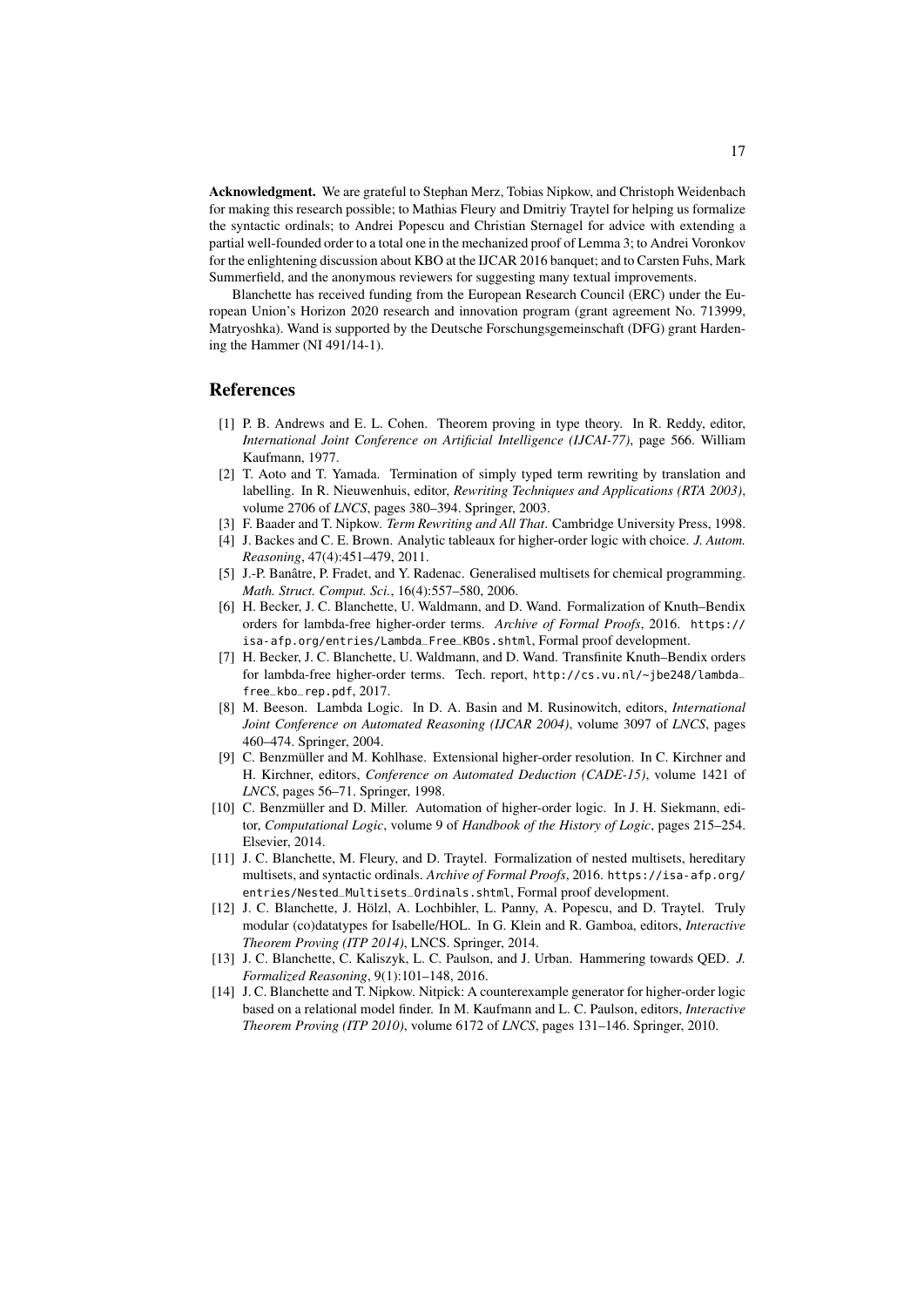- <span id="page-17-18"></span>[15] J. C. Blanchette, U. Waldmann, and D. Wand. Formalization of recursive path orders for lambda-free higher-order terms. *Archive of Formal Proofs*, 2016. [https://isa-afp.org/](https://isa-afp.org/entries/Lambda_Free_RPOs.shtml) [entries/Lambda\\_Free\\_RPOs.shtml](https://isa-afp.org/entries/Lambda_Free_RPOs.shtml), Formal proof development.
- <span id="page-17-2"></span>[16] J. C. Blanchette, U. Waldmann, and D. Wand. A lambda-free higher-order recursive path order. In J. Esparza and A. S. Murawski, editors, *Foundations of Software Science and Computation Structures (FoSSaCS 2017)*, volume 10203 of *LNCS*, pages 461–479. Springer, 2017.
- <span id="page-17-6"></span>[17] F. Blanqui, J.-P. Jouannaud, and A. Rubio. The computability path ordering. *Log. Meth. Comput. Sci.*, 11(4), 2015.
- <span id="page-17-7"></span>[18] M. Bofill, C. Borralleras, E. Rodríguez-Carbonell, and A. Rubio. The recursive path and polynomial ordering for first-order and higher-order terms. *J. Log. Comput.*, 23(1):263– 305, 2013.
- <span id="page-17-5"></span>[19] M. Bofill and A. Rubio. Paramodulation with non-monotonic orderings and simplification. *J. Autom. Reasoning*, 50(1):51–98, 2013.
- <span id="page-17-16"></span>[20] N. Dershowitz and Z. Manna. Proving termination with multiset orderings. *Commun. ACM*, 22(8):465–476, 1979.
- <span id="page-17-14"></span>[21] M. C. F. Ferreira and H. Zantema. Well-foundedness of term orderings. In N. Dershowitz and N. Lindenstrauss, editors, *Conditional and Typed Rewriting Systems (CTRS-94)*, volume 968 of *LNCS*, pages 106–123. Springer, 1994.
- <span id="page-17-11"></span>[22] J. Giesl, R. Thiemann, and P. Schneider-Kamp. Proving and disproving termination of higher-order functions. In B. Gramlich, editor, *Frontiers of Combining Systems (FroCoS 2005)*, volume 3717 of *LNCS*, pages 216–231. Springer, 2005.
- <span id="page-17-1"></span>[23] L. Henkin. Completeness in the theory of types. *J. Symb. Log.*, 15(2):81–91, 1950.
- <span id="page-17-12"></span>[24] N. Hirokawa, A. Middeldorp, and H. Zankl. Uncurrying for termination and complexity. *J. Autom. Reasoning*, 50(3):279–315, 2013.
- <span id="page-17-15"></span>[25] G. Huet and D. C. Oppen. Equations and rewrite rules: A survey. In R. V. Book, editor, *Formal Language Theory: Perspectives and Open Problems*, pages 349–405. Academic Press, 1980.
- <span id="page-17-0"></span>[26] G. P. Huet. A mechanization of type theory. In N. J. Nilsson, editor, *International Joint Conference on Artificial Intelligence (IJCAI-73)*, pages 139–146. William Kaufmann, 1973.
- <span id="page-17-19"></span>[27] R. J. M. Hughes. Super-combinators: A new implementation method for applicative languages. In *ACM Symposium on LISP and Functional Programming (LFP '82)*, pages 1–10. ACM Press, 1982.
- <span id="page-17-8"></span>[28] J.-P. Jouannaud and A. Rubio. Polymorphic higher-order recursive path orderings. *J. ACM*, 54(1):2:1–2:48, 2007.
- <span id="page-17-13"></span>[29] R. Kennaway, J. W. Klop, M. R. Sleep, and F. de Vries. Comparing curried and uncurried rewriting. *J. Symbolic Computation*, 21(1):15–39, 1996.
- <span id="page-17-3"></span>[30] D. E. Knuth and P. B. Bendix. Simple word problems in universal algebras. In J. Leech, editor, *Computational Problems in Abstract Algebra*, pages 263–297. Pergamon Press, 1970.
- <span id="page-17-9"></span>[31] C. Kop. *Higher Order Termination*. Ph.D. thesis, Vrije Universiteit Amsterdam, 2012.
- <span id="page-17-10"></span>[32] C. Kop and F. van Raamsdonk. A higher-order iterative path ordering. In I. Cervesato, H. Veith, and A. Voronkov, editors, *Logic for Programming, Artificial Intelligence, and Reasoning (LPAR 2008)*, volume 5330 of *LNCS*, pages 697–711. Springer, 2008.
- <span id="page-17-17"></span>[33] L. Kovács, G. Moser, and A. Voronkov. On transfinite Knuth-Bendix orders. In N. Bjørner and V. Sofronie-Stokkermans, editors, *Conference on Automated Deduction (CADE-23)*, volume 6803 of *LNCS*, pages 384–399. Springer, 2011.
- <span id="page-17-4"></span>[34] L. Kovács and A. Voronkov. First-order theorem proving and Vampire. In N. Sharygina and H. Veith, editors, *Computer Aided Verification (CAV 2013)*, volume 8044 of *LNCS*, pages 1–35. Springer, 2013.